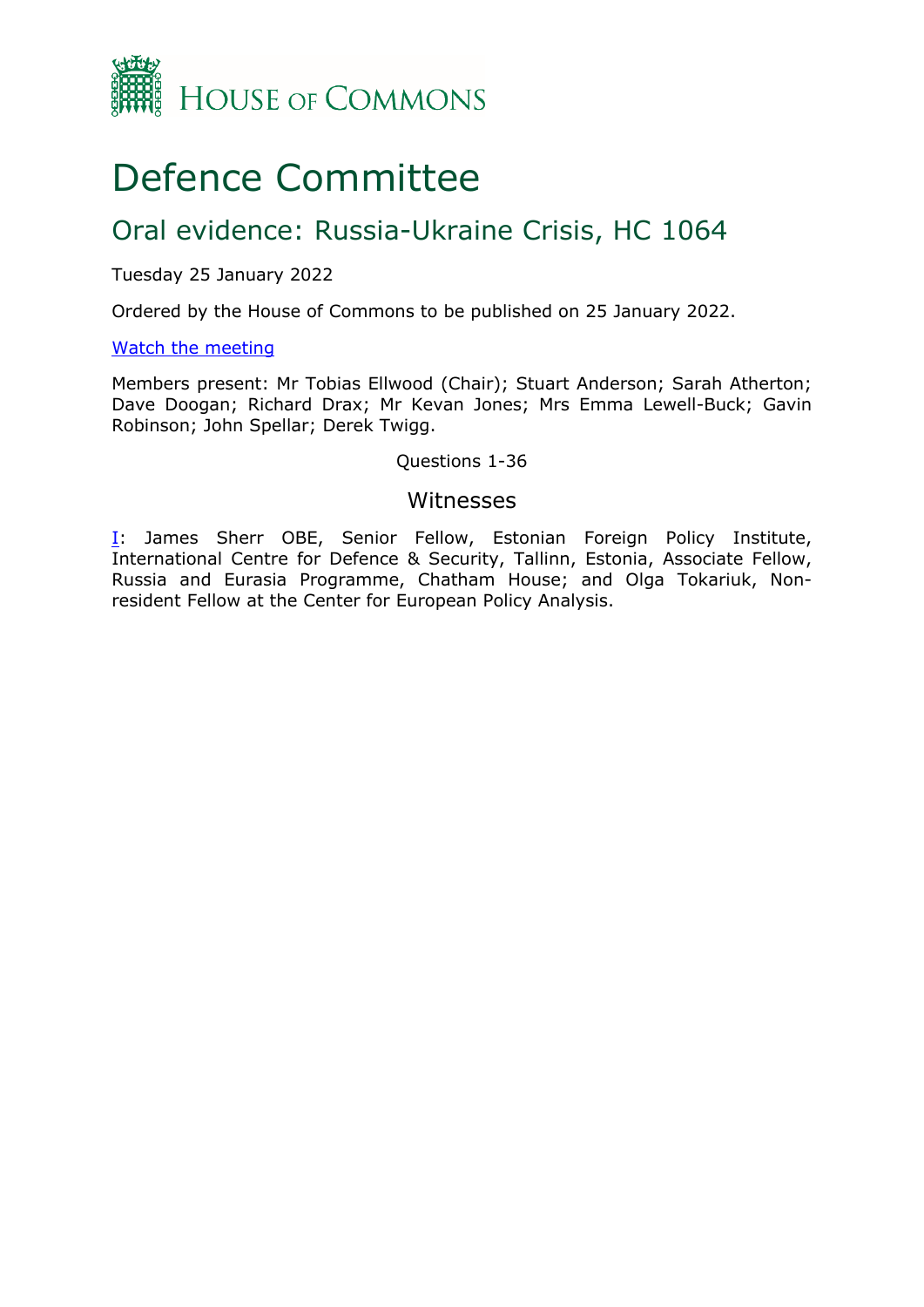

## <span id="page-1-0"></span>Examination of witnesses

Witnesses: James Sherr OBE and Olga Tokariuk.

**Chair:** Welcome to this Defence Select Committee hearing on 25 January. I am delighted to welcome two guests here: James Sherr, who is a senior fellow of the Estonian Foreign Policy Institute at the International Centre for Defence and Security and an associate fellow of the Russia and Eurasia programme at Chatham House, and Olga Tokariuk, who is a non-resident fellow at the Center for European Policy Analysis.

As you may guess, with those titles and backgrounds, we will be discussing the Ukraine-Russia crisis. This is a one-off session, where we will be delving into some of the challenges and issues, and looking at where things may go. I am grateful to our two experts for joining us this afternoon. I invite Stuart Anderson to kick off the questions.

Q1 **Stuart Anderson:** Thank you, Chair. Before we drill down into different detail, I will ask the question that is probably on everybody's lips at the moment: what do you believe is the risk of full-scale war? Olga, could you start us off, please?

*Olga Tokariuk:* Hello, ladies and gentlemen. Thank you for inviting me to this event. It is an honour to be speaking from Kyiv, Ukraine, at this crucial moment, because security and peace matter for not only Ukraine but the whole of Europe.

I will just describe the mood in Kyiv and what the Ukrainian authorities and the public are saying, because I am not just a non-resident fellow at CEPA, but also a journalist. I have been working as a journalist for the last 16 years, writing for Ukrainian and international media. I was actually a little bit late today because I had a deadline—I had to submit another article.

What can I say about the perception here in Kyiv? Well, the Ukrainian authorities, especially in recent days, have been making multiple statements trying to calm the public down. There were signals coming in that are very worrying, and are contributing to an increase in anxiety here in Ukraine, such as signals about a mounting Russian presence on Ukraine's borders, about Russian troops now on the territory of Belarus just several hundred kilometres from the Ukrainian capital of Kyiv. Of course, the decision by several Western embassies, including the UK's, to withdraw the family members of their staff from Kyiv also contributed to a feeling of anxiety and worry among Ukrainians.

In recent days, the Ukrainian Government have been trying to calm people down by saying that there is no risk of an imminent Russian invasion, and that if a large-scale attack happens, it will not be sooner than in several weeks, because now the numbers of troops stationed at Russian borders do not indicate that there is a risk of invasion in the next days. Also, an editorial was published yesterday in one of the major Ukrainian media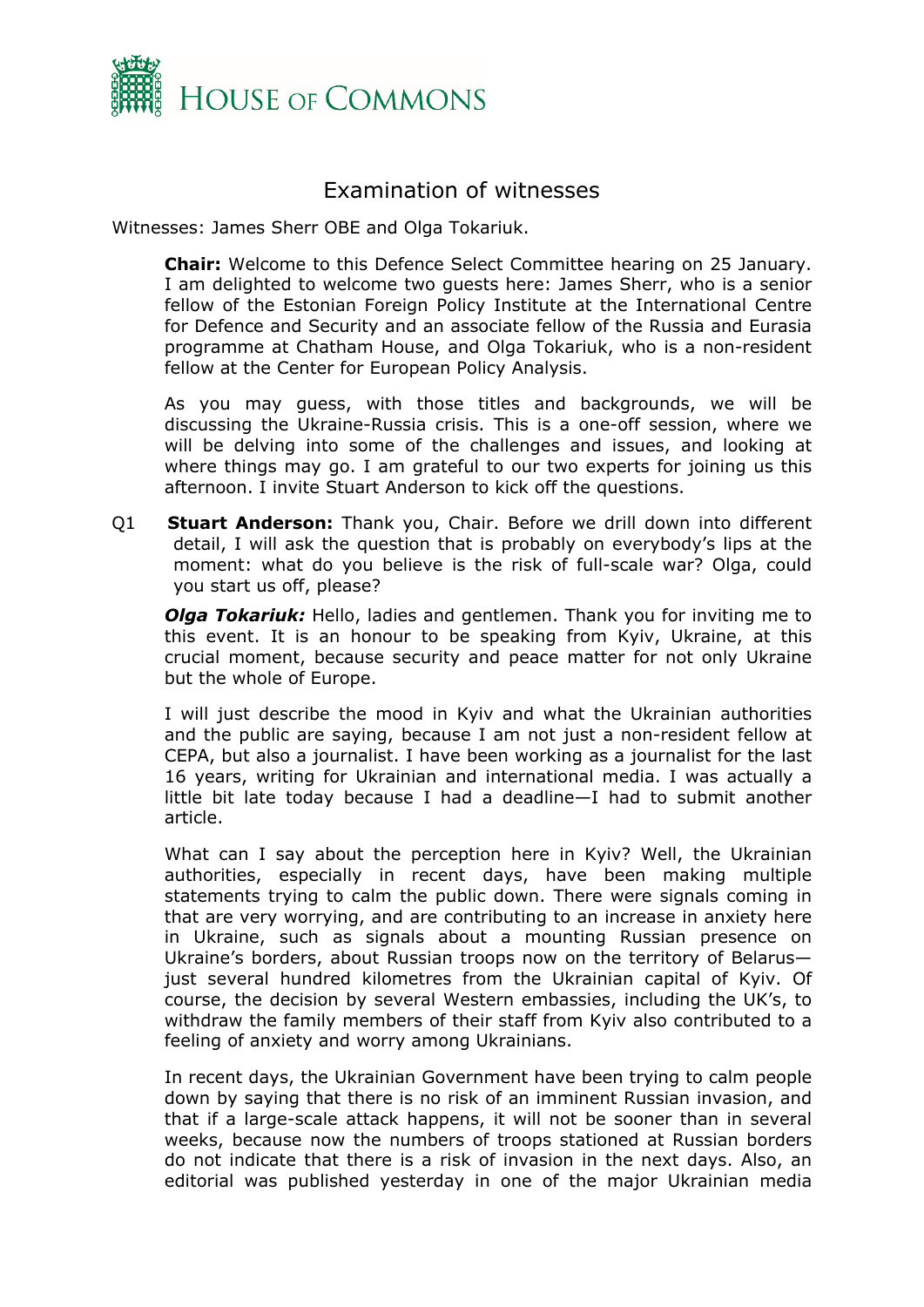

outlets, Pravda, penned by former Defence Minister Andriy Zagorodnyuk, and other defence experts, who argued that there are no signs of an imminent invasion happening today, tomorrow, or in the next days. Those signs would be the stationing of Russian field hospitals and several other indicators that they still do not see. So, according to Ukrainian observers and the Ukrainian Government, there is no risk of an invasion in the next days, but it is possible that it might happen over the next several weeks; they do not exclude this possibility.

On the public mood, in general there is no panic. The majority of people are not packing their bags and leaving their houses. They are resilient and are resolved to stay and to defend Ukraine in whatever way they can.

## Q2 **Stuart Anderson:** James, what would be your opinion on that?

*James Sherr:* I think the risks of all-out war against Ukraine are considerable. I agree with Olga and with my friend Andriy Zagorodnyuk, a former Defence Minister, that it is not an imminent risk. It is certainly not going to happen until the Beijing Olympics conclude, in my view. But let's understand why. We had the Minsk accord seven years ago. The Russians have been trying all other means—very unpleasant means—since then to destabilise Ukraine; since his election, to manipulate and intimidate President Zelensky; and to pressure Germany and France, in particular, to force Ukraine to concede to Russia's fundamental demands, which have been on the table at least since 2014—far earlier, I would argue. And all of this has reached a dead end. That led to a decision, at the end of last year, to force the issue. This became clear in January last year, when Sergey Lavrov, the Foreign Minister, presented what he called, publicly, an ultimatum to Germany and France to either make their wards, as he called them, in Ukraine behave, fall into line and comply with Russia's demands, or see Russia do it itself. Everything we have seen since then has followed from that.

I think that, for a variety of reasons, it would be very difficult and damaging for Russia, and for Putin's own standing within the élite, to back down. I think that until recently they fully expected that the mounting pressure and the ultimata they have presented would create real fissures inside the West, play upon divisions that always exist in any American Administration, and begin to produce some form of compliance with the essence of their demands. And that is not happening. Even in the past several weeks and days, there has been a marked toughening of our response. So the Russians have put themselves in a trap and it is hard to see how this can resolve itself without enormous damage. So I come back to my answer: I think the risks are now considerable.

Q3 **Stuart Anderson:** You have both said that there is a high risk, but it doesn't look like an invasion is going to happen tomorrow. Could I just have a straight yes, no or "highly unlikely"? Do you think that in the next three months we will see Russia invade Ukraine? James, I will come back to you on that.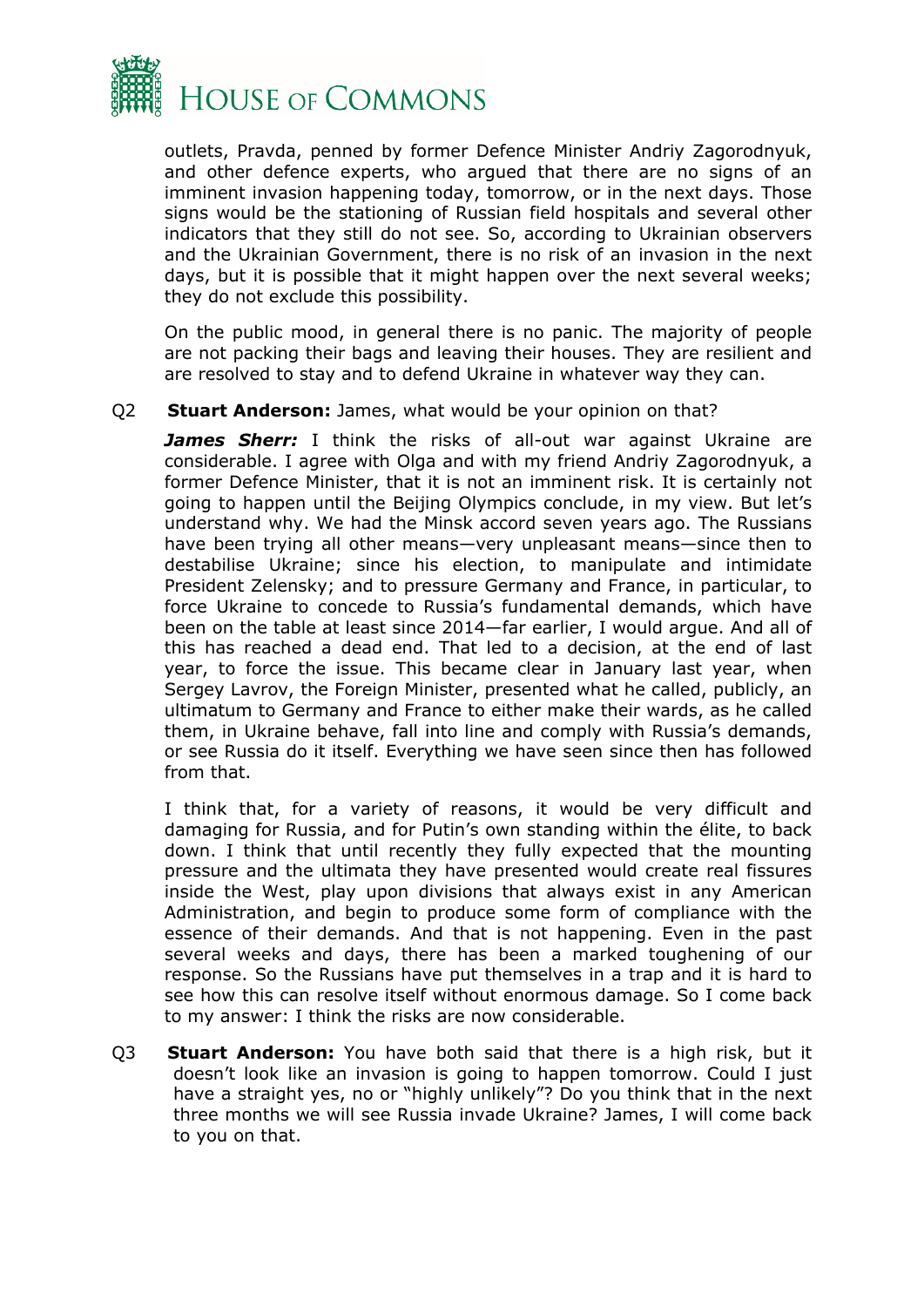

*James Sherr:* It is still in the balance, because if we can do what we have not yet done, which is persuade the Russians that the consequences will be ruinous—that, on our part, would depend upon military steps and not simply economic and financial steps—I think it will not happen. But the odds remain very high, and if you go beyond February, the logistical challenges of mounting a considerable and devastating attack become progressively less favourable for Russia. So next month is going to be point of maximum danger, in my view.

**Stuart Anderson:** Do you share that view, Olga?

*Olga Tokariuk:* Yes, I tend to agree with James on this. I think it is still in the balance. The likelihood is very high, but there is still room to change Putin's calculation.

Q4 **Richard Drax:** From what I am reading, it all depends very much on the ground and the ability of tanks to move fast. That ability is granted if the ground is frozen, which I understand it is now. Of course, in the spring it gets all boggy and muddy, and makes manoeuvre far harder. I take it that is going to be a major factor in Putin's decision to invade or not.

*James Sherr:* There are other factors. The Russians have not mounted a combined arms warfare operation on this scale, or anything like it, since the assault on Berlin in 1945. This is a formidable undertaking, coordinating airborne forces, amphibious forces, ground forces, aircraft, all the rest of it, to achieve very quick results with a country—I think we underestimate this in the West—that has demonstrated extraordinary resilience, and has the ability to be defeated and reconstitute itself.

Add to that equation that, aside from those serving in and now deployed by the Ukrainian armed forces, we have a very large number of recent veterans of the Donbass conflicts of the past several years, who are highly experienced professional people who of course know their own ground, country and conditions.

I absolutely do not share the view of a number of admittedly wellcredentialed Western experts who believe that if the Russians use devastating force, this will all be over in a matter of hours or a couple of days. I think there are elements inside the general staff of the Russian armed forces who share my view that this is more difficult than it looks.

Q5 **Gavin Robinson:** This question is for you in particular, James, if you do not mind. There was considerable commentary over the weekend suggesting that this is all a large geopolitical bluff, that Russia has aspirations to be treated seriously once again—getting President Biden to meet in Geneva, for example, shows that they are a player worth talking to—and that Russia has aspirations of curtailing the support that Ukraine has, but they have no intention of mounting a military campaign.

You suggested in your initial response that they are now in something of a trap, as if their geopolitical bluff is not working. What is the danger that full-blown war within the next two or three months occurs accidentally?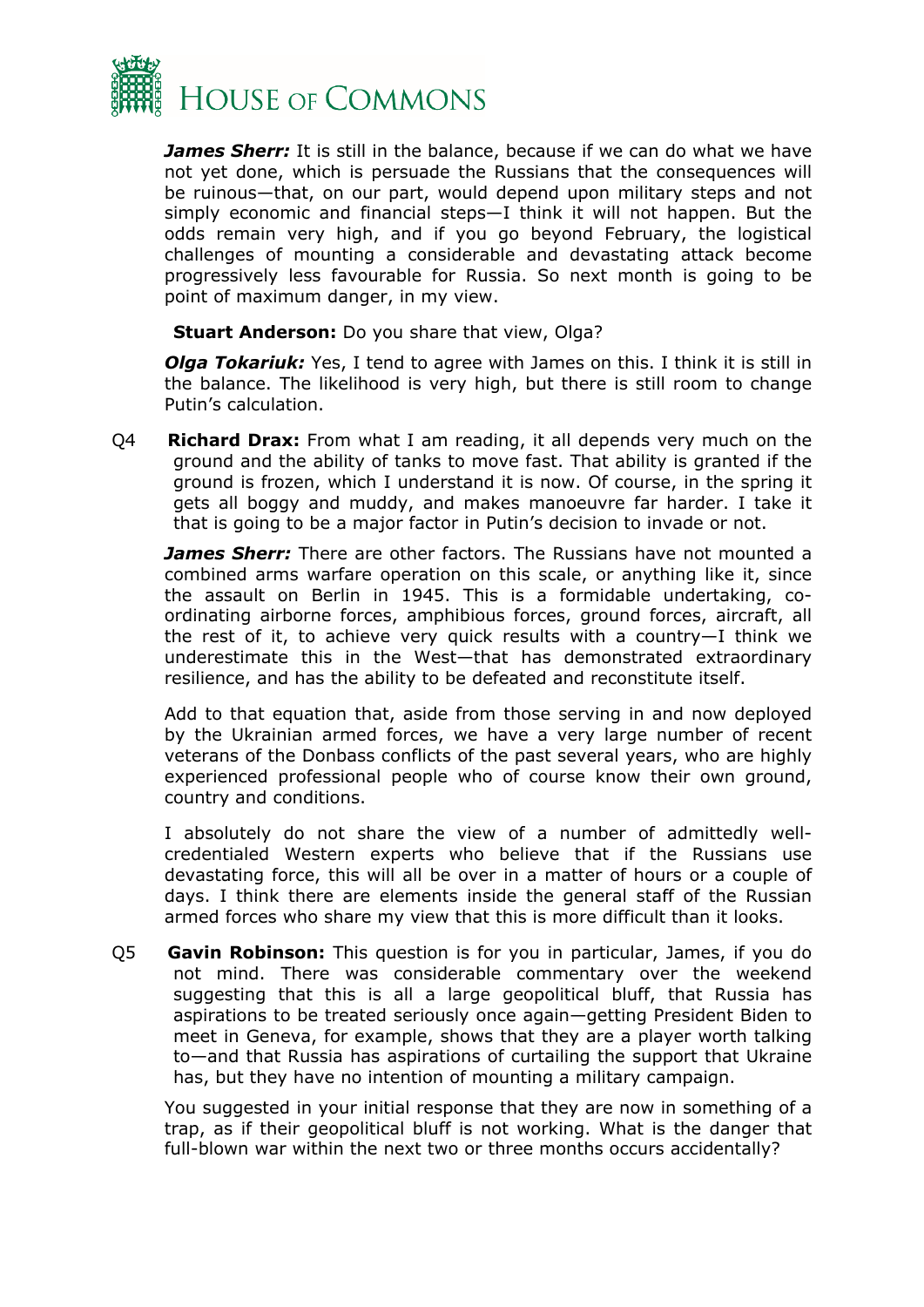

*James Sherr:* I do not put a high risk on that. I certainly do not think, contrary to a lot of what we hear and a lot of disinformation, that Ukrainians, and Ukrainian radicals in some ways, are going to provoke a response from Russia. The Russians are trying to engineer this, trying to engineer a regime change—they have been doing that for a while. They do not understand Ukraine; that has not been happening. I do not see Ukraine providing the sort of pretext that would enable Russia to do it. The pretext that they might fabricate would be very transparent to everybody else.

Like all dangerous aggressors, Russia would far rather that we—all of us capitulate to its demands without fighting, but they have always accepted the reality of war. They have prepared for it. I do not think that they are, in principle, afraid of it or that they rule it out. What affects it is their assessment of the correlation of forces at the time—all of them: economic, military, the psychological or morale factor in the West as a whole, cohesion, unity. All those things get factored together in any estimation of likely consequences. They expect more inconvenience and all the rest of it before they make this decision. Sorry for a long answer.

**Chair:** There is lots of interest in this. We have two more questions, but can we keep them quite short?

Q6 **Sarah Atherton:** James, you seemed to suggest that if Russia were faced with a military opposition, it may back down. Is that what you were saying? If you were, what would you suggest the scope of that military opposition would be?

*James Sherr:* I think that Ukraine's own capacity to deter what we fear is greater than advertised—greater than we appreciate. In fact, it has not been played up enough. Unfortunately, I did not hear any reference to it in the parliamentary discussion we just had.

A number of people in Washington and elsewhere have gone on record saying that if anything like this occurs, there will be a fundamental reassessment of our force levels in the eastern flanks of NATO. This has quite an effect. To say to the Russians, "You have accused us of all sorts of nonsensical threats that we are not posing, but be in no doubt that if you give us a reason to pose them, then we will," has the effect that we are doing it.

The fact that there is already discussion and some plans afoot to transfer troops, and that weapons deliveries are now taking place at an accelerated pace, all matter. I think much of this should have been done back in March, but better late than never, and it is starting to register. All this in combination has, and will continue to have, an impact, even if the Russians, as I suspect, remain very sceptical as to whether we are going to go forward with the types of sanctions that we are discussing, and as to whether they can endure them or not.

*Olga Tokariuk:* Might I add to James's answer to the previous questions? On the question about the weather conditions and whether if it is winter or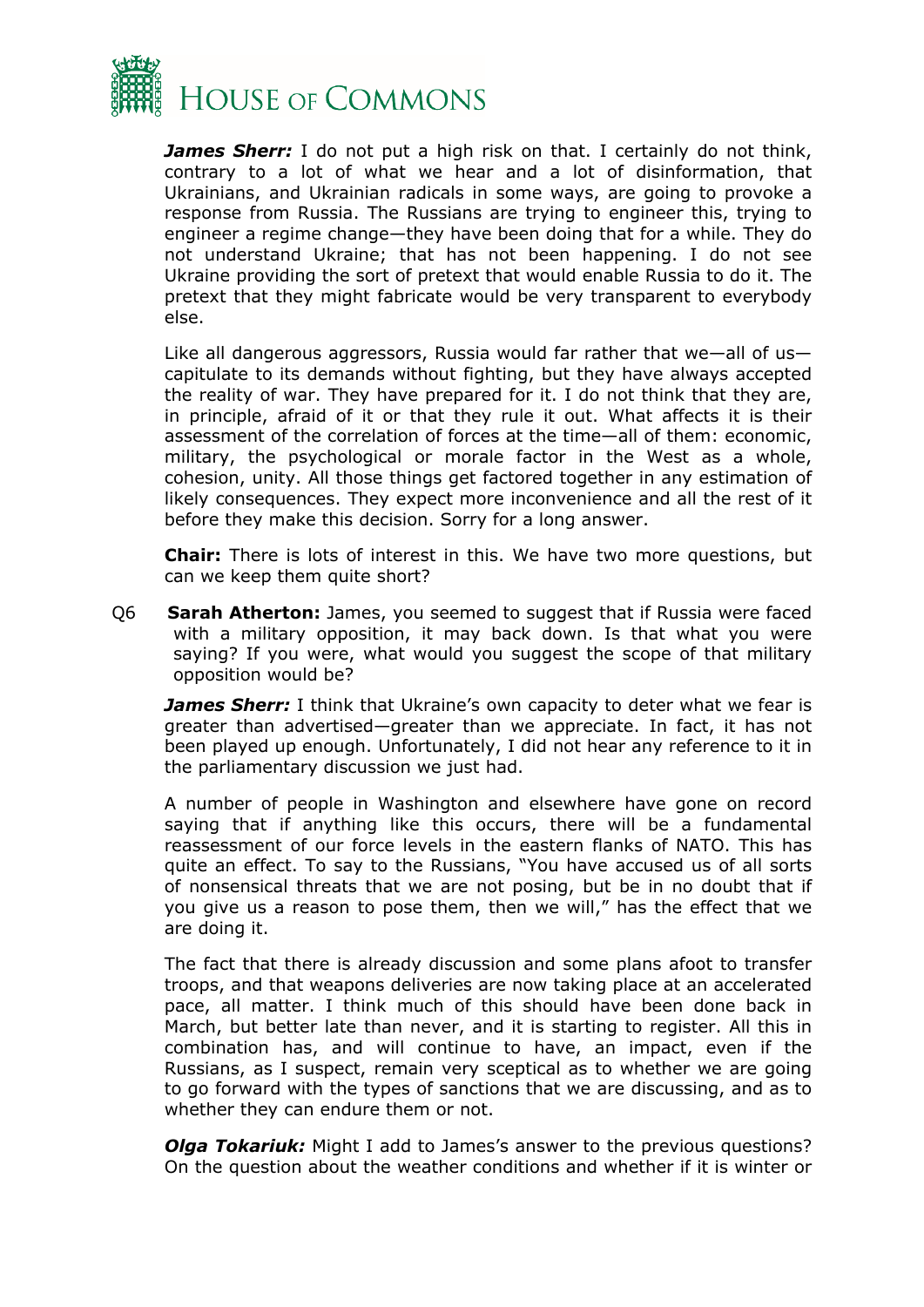

spring plays a role, according to many military experts it might not play such a big role after all, because it is not a given that Russia would focus on a land invasion. Also, the Ukrainian capacity to defend and to oppose a Russian land invasion is now much larger than it used to be, with all the Javelin anti-tank missiles and the delivery of the UK aid last week, with other anti-tank weapons. It is not a given that Russia will focus on a land invasion. If it does not, and if it focuses more on air missile strikes, that could be a real danger and it does not depend on weather conditions. That is one point I wanted to make.

Another point, if I may, is about the probability of the Ukrainians being provoked into something. That is what Russia would really like to see, and they are trying all they can in this area. It has also been pushed by Russian misinformation for a long time and by Russian officials. The Ukrainian authorities and military show incredible restraint, so it is very unlikely that something like that is going to happen and that they could be provoked.

The last question was about what kind of military deterrent could be in the NATO response. The article I submitted today was about the latest military assistance delivered to the Ukraine from the UK, the US, the Baltic states and the Czech Republic. All this is a very strong deterrent to a possible Russian attack. On the one hand, it boosts Ukraine's military and society morale. It gives Ukrainians the feeling that they are not alone, that they have not been abandoned by their Western country partners and that there is concrete assistance coming in—not just words, but deeds. As you probably know, "God Save the Queen" was trending on Ukrainian social media last week after the UK sent the military assistance.

In Russian eyes, we are seeing historical messages from the Crimea in reaction to this military assistance. This indicates that Russia really does not want it to happen. It does not want the Western weapons coming to Ukraine, and that could serve as a really strong deterrent. As I said before, the problem is that most of those weapons are focused on Russian land hardware, but Ukraine's crucial weaknesses and vulnerabilities are air and missile defence. That is what military experts tell me, so that is coming from credible sources.

**Chair:** Thank you, Olga. Kevan, do you want to come in quickly on this one?

Q7 **Mr Jones:** James, you raise the issue of concern within the Russian military about the scope of an invasion of Ukraine. Can I ask for your opinion about what public opinion would be? Clearly, in Afghanistan and Chechnya, they became very unpopular in terms of body bags going home. Do you have any insight into what the current thinking is there?

*James Sherr:* When it comes to ordinary Russians, the only thing that the Russian elite and establishment fear at this point is not internal privation, inconvenience or anything else; it is a major overseas venture like this that fails. Every regime change in Russia has occurred after a surprising defeat in an external war, and they are aware of this. Nothing could be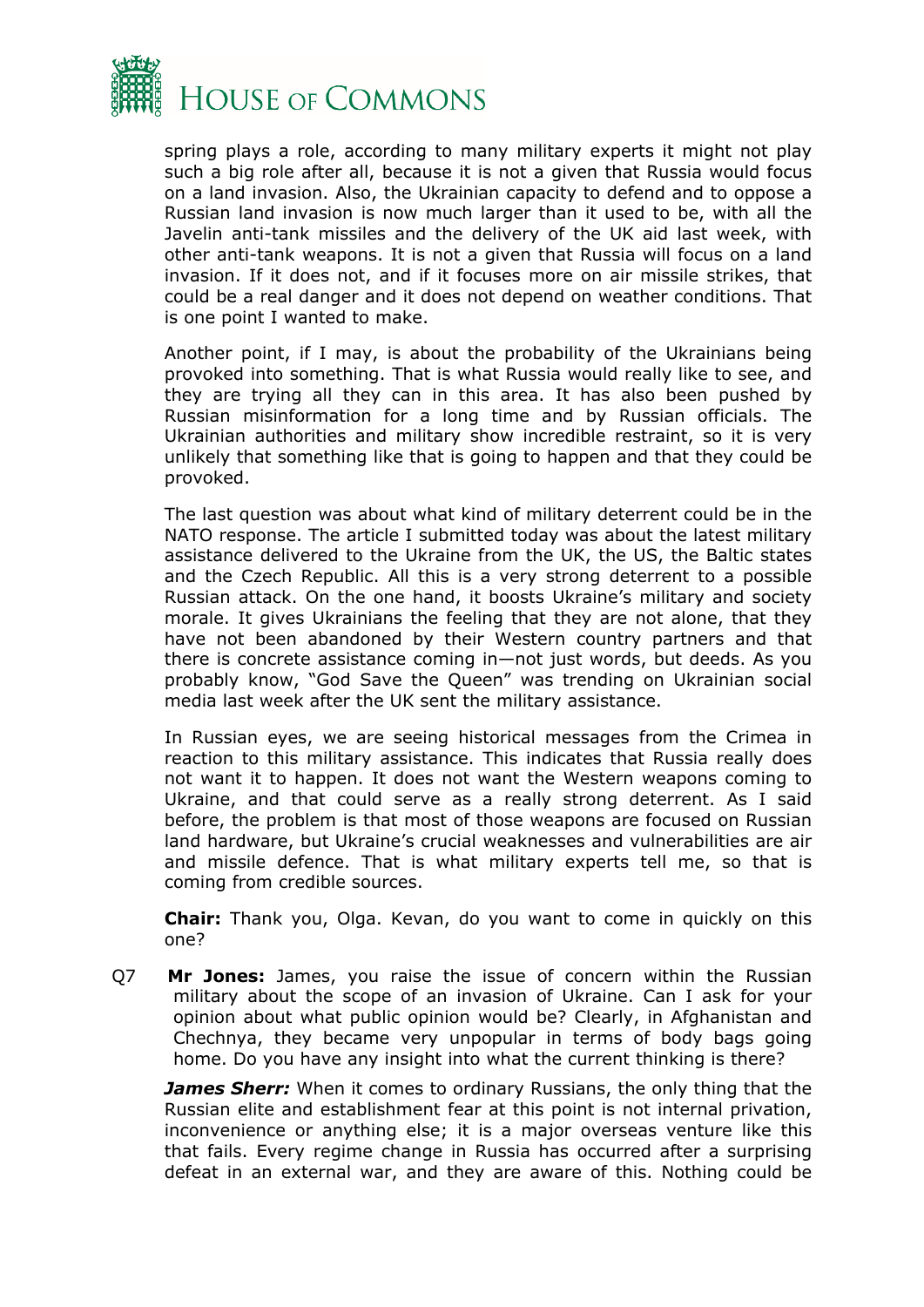

more damaging to Russia's prestige—its position in the region, in Europe and in the world—to the Putin regime and to Putin personally than to start a war and fail to achieve objectives, and they are aware of that.

But there is another thing they are aware of. Let's remember that the authority in Russia—Putin's own authority—depends on respect. What he is conscious of, and has to be conscious of, is the trust and respect of the Russian elite and all the establishments that constitute it—a very large body of people. To have invested all this into not only resubordinating Ukraine to Russia but damaging and undermining the whole system of European and transatlantic security, and to let it fail, poses real risk to his own position in these establishments. So he is under pressure, I think, from two directions.

Q8 **Chair:** Thank you. Can I lead on from that very quickly and ask about options for Russia on how far an invasion might go? There are suggestions here in the UK that the Luhansk-Donetsk area would be easy to take over. Essentially, they have proxy forces there already, so Putin could say, "Look, I've defied NATO—I've invaded," and look strong back home. Option 2 would be more towards the Dnieper river, linking up the land corridor with Crimea. Option 3, potentially, would be a very bold move: taking over the entire country. I know they are very crude, but could you give us rough assessments as to what options there might be and the possibilities of them actually taking place? Olga, do you want to quickly go first?

*Olga Tokariuk:* I think that James would be better positioned to answer this.

*James Sherr:* A low-risk objective for Russia is to enforce what they already occupy: the Donetsk and Luhansk Republics. That would change the military equation, and possibly the political equation, too, in very damaging ways for Ukraine, without occupying new territory. It would not be opposed by Ukrainian armed forces. Going along with it, if they can pressure Lukashenko into conceding it, would be the establishment of a permanent, long-term group of forces in Belarus. Not only would that, again, be extremely damaging to Ukraine, which is a factor that you have to consider, prepare for, resource and budget; it would also change the security equation overnight in the Baltic states and Poland. Don't forget that Poland, Latvia and Lithuania have common borders with Belarus, so even the requirements of a NATO tripwire deterrent would have to be considerably revisited and ramped up. That is one possibility.

The work that Olga talked about earlier is, of course, highly possible and very appealing—minimal ground forces involvement and mainly aerial activity. Don't forget Ukraine's vulnerable infrastructure—its whole energy infrastructure—and targeting all of this. Enormous damage to the economy, the energy system, the electricity grid—all of these things they could do. Infrastructure war—very damaging, very menacing, with incalculable consequences.

But the question they have to ask themselves is this: "Supposing we do all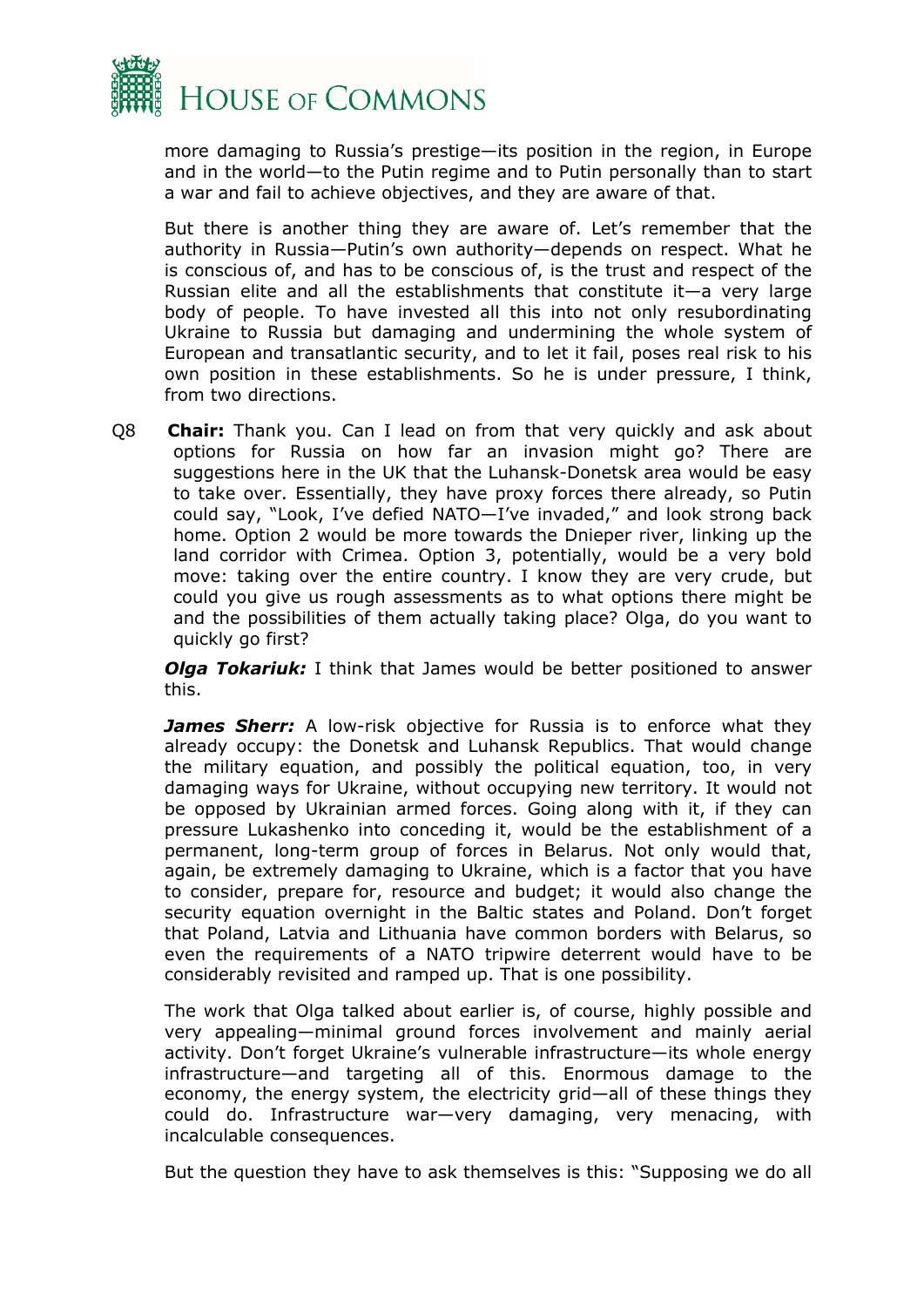

of this and it fails? Supposing Ukraine comes out of this tougher and more determined and more consolidated than it has ever been, and supposing this galvanises the West into rethinking its whole level of defence commitment and the US into rethinking the whole level of its defence commitment in Europe? Does that leave Russia better off?" I am sure that these questions have been discussed.

*Olga Tokariuk:* If I may add to that, I think there might be multiple fronts where Russia can attack and it might be done also to disperse Ukrainian forces, to distract their attention so that they cannot just go in one direction. There might be attacks on multiple fronts, using multiple types of forces, and that could also be combined with so-called hybrid attacks, with cyber-attacks. We have seen already indications and we have seen what looked like a minor cyber-attack, but it is possible that some malware was inserted during that attack that could be activated at a later stage.

Actually, today's blackouts in the central Asian republics are also seen as a warning signal in Ukraine, because it is unclear what the reasons are and there are fears that there could be blackouts and that the connection and electricity supplies could be cut off, with cyber-attacks that would disrupt the functioning of various sectors of the Ukrainian economy.

Russia has multiple options. It also has its agents on the ground, working undercover and waiting to get into action once the situation arises. It is also important to expose those agents, such as Murayev, with the recent Foreign Office statement. An attack can occur on multiple fronts and we should be prepared for that.

Q9 **Chair:** And is it fair to say that the further west that you go, the harder it will be to retain and hold the ground, because there would likely be an insurgency from Russia to maintain their forces there to keep the peace?

*Olga Tokariuk:* Yes, that is what is often said, but also the resistance in eastern Ukraine shouldn't be underestimated. I spoke to people from Kharkhiv yesterday and they said, "Well, if the army was able to defend Ukraine in 2014, when they were fighting in their slippers, now the Ukrainian army and the Ukrainian armed forces are in much better shape and are much stronger." As James previously said, there are so many people, like the veterans, who have experience of combat. Now the territorial defence units are being formed and people are joining from all social strata and from all ages. I think the insurgency will not only be limited to western Ukraine or central Ukraine; you can also expect strong insurgency in eastern Ukraine, in those areas that Russia considers it would be easy to capture.

Q10 **Chair:** Thank you for that. Before I turn to Richard to take us forward with the next question, could I ask you something, James? You mentioned Beijing. I am surprised that, and really curious as to why, an attack has not taken place, given where we are—it's all set, ready to go. But you mentioned Beijing and I am just wondering whether President Xi got on the telephone to Putin and said, "We like what you're doing out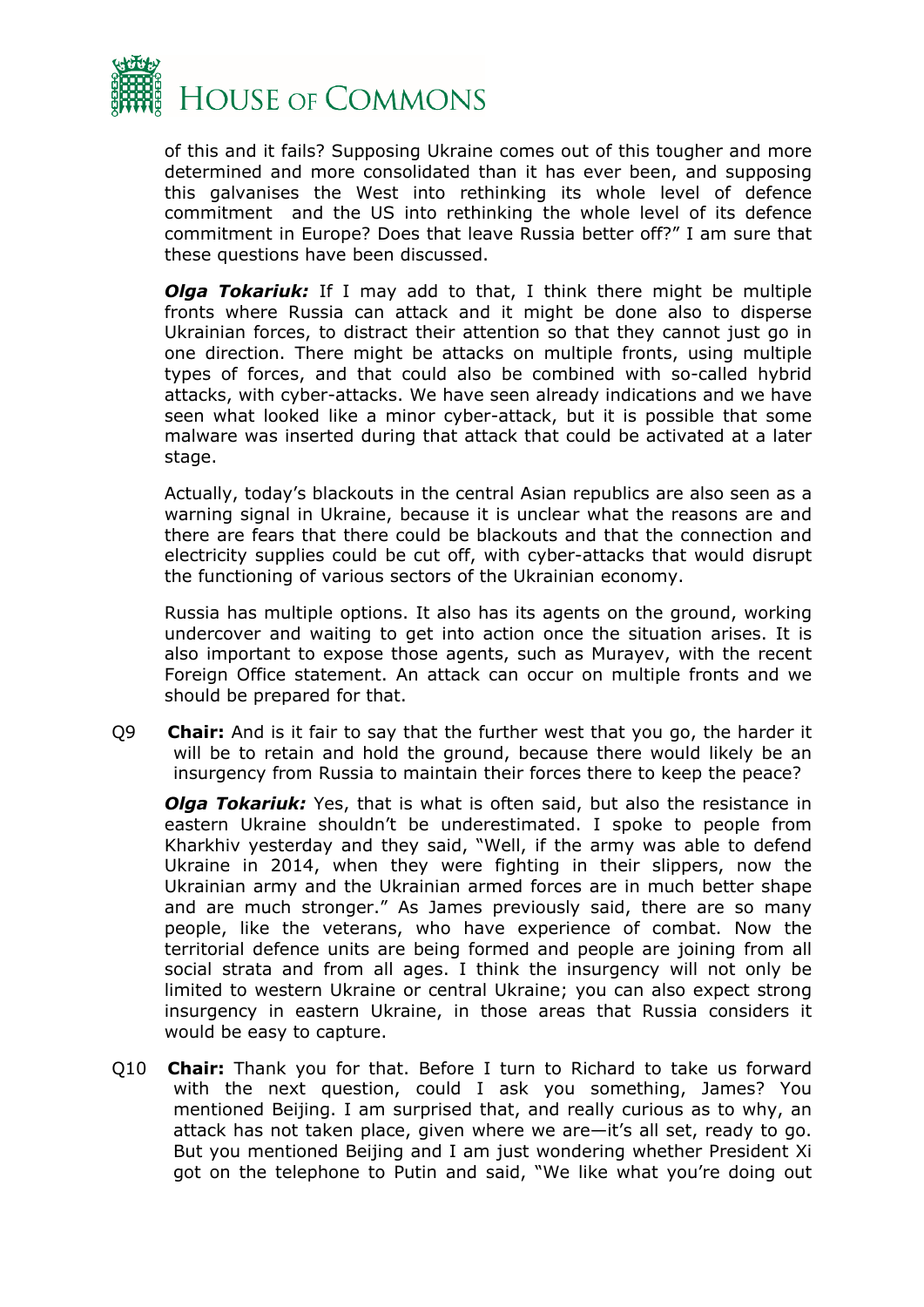

there: amazing stuff, keeping the West busy. We've got something similar going on with Taiwan, so we're watching with interest. But do you mind just holding back? International attention will be on the Beijing Olympic games. Do you mind waiting until that's finished?" Is that a potential conversation that might have taken place?

*James Sherr:* The Chinese have already come out officially and backed Russia's demands to the West, so there is no question that Russia has the full diplomatic support of China. There is also no question that Russia already relies upon China, to a considerable degree, as a major compensating factor to the effectiveness of Western economic sanctions.

I think we should be in no doubt that if we fail to rise to the challenge in Ukraine and follow through with steps we are beginning to take, our prestige and our reputation in China will be greatly diminished. There could be no greater fallacy than to say, "Well, we must let Ukraine go because China is the big adversary and we must concentrate there". We will be in a far weaker position to do that.

May I also reinforce Olga's point? The Russians want to destroy Ukraine's combat forces. They don't want to be in a position where they have to occupy ground, have to deal with civilians, have to deal with an insurgency and have to deal with Ukrainian special forces, sabotage and all the rest of it. And they dread getting bogged down in a long war. They want this to be devastating, conclusive and short.

**Chair:** Thank you for that. Let's now turn from the operational side of things to why it is all happening, or why it might be happening, and what Russia is up to.

Q11 **Richard Drax:** I think, to a certain extent, your last answer answered, in part, the question I am about to ask you. What does Russia hope to gain from this latest military build-up on Ukraine's borders? How is it different from the build-up in the spring of 2021, which I believe was for a matter of weeks and much of the hardware was left behind, obviously for the troops to come back and occupy at a later date?

*James Sherr:* I think what happened in 2021 was what the Russian military would call a reconnaissance—an effort to assess the mettle, capacity and awareness of Ukraine and the West. They will have factored in the Biden-Putin meetings in all of that along with everything they've seen, and, in fact, I have to say, the withdrawal of the US from Afghanistan and the way that happened—all of those things—to get an assessment of just who they are dealing with and what kind of opposition we have.

I think that their conclusion, whether right or wrong, is, "The West is very weak and we can afford to continue pushing them." That is, in a large part, why we are where we are. The fact that we are now pushing back—I have to reiterate that I think we are beginning to show signs of pushing back effectively—I think has come as something of a surprise to them.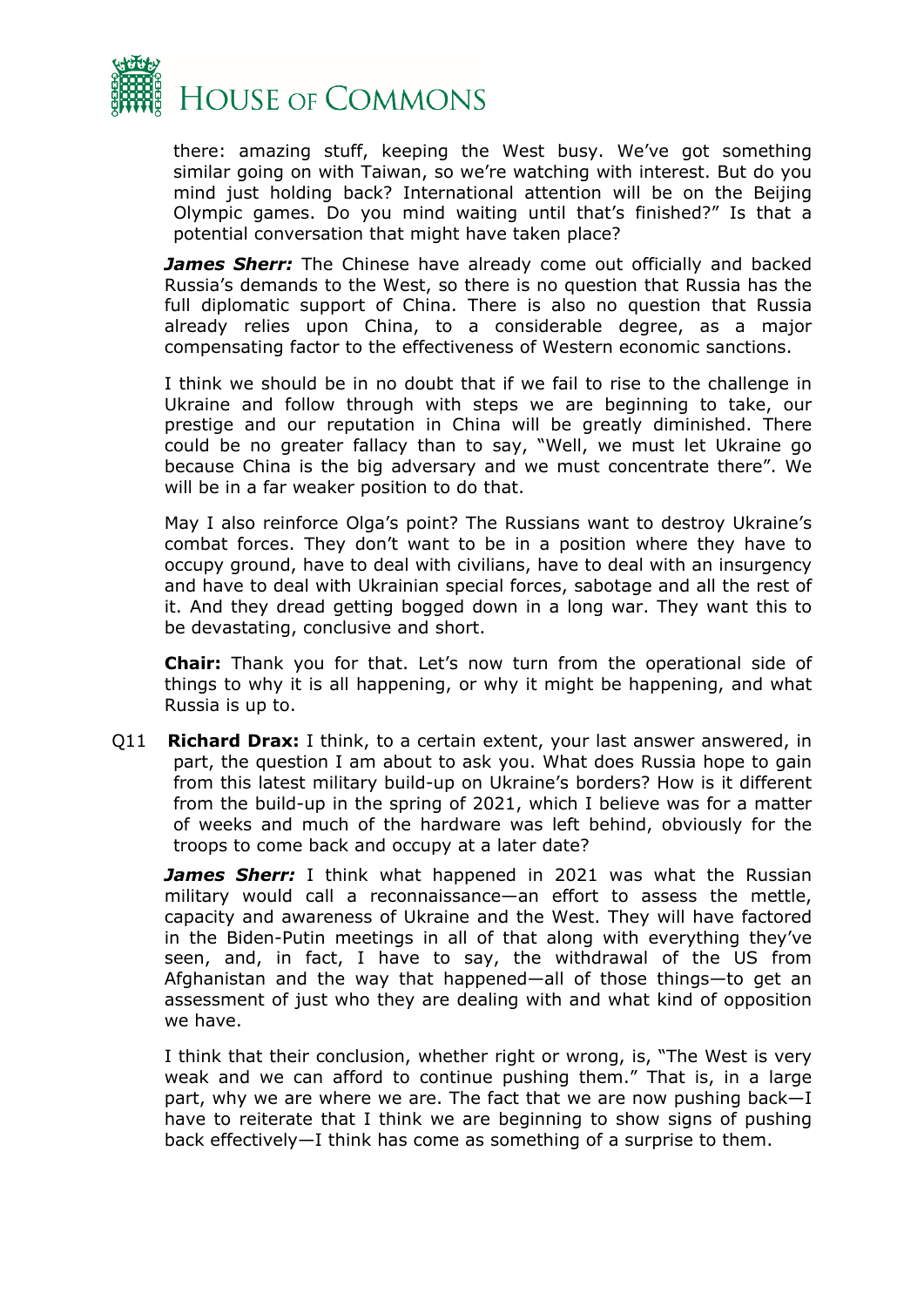

This is nothing new. In fact, this has been going on from the beginning, from the day that Ukraine became formally independent—from the day the Cold War officially ended. Russia, as Putin puts it, wants Ukraine to define its independence in co-operation with Russia, to subordinate itself to Russia and make that the condition for what we would call independence of course, that is no independence at all. The Russians have not made it secret. They want a new security order in Europe, based on what I think the Prime Minister recently referred to as the Yalta principles. Those objectives are very old.

We are at a point where they feel that if there is going to be a war-this is where they were at least a couple of weeks ago—there is no better time for it than now: "The longer we wait, the worse things get. The reality, politically, has been slipping away from us. Everything we have tried to do by other means has run up against a dead end." That is why I think we are here—I am pleased to see Olga nodding.

Q12 **Richard Drax:** Thank you, James. Olga, can I ask you the same question? What is Russia trying to gain—that was the first part of my question—and what is different from spring 2021?

*Olga Tokariuk:* In general, I agree with what James said. I just want to elaborate on something: I agree that, for Russia, it is a now or never moment. They feel that, now, the moment has come to solve the Ukrainian question, as they themselves frame it.

I also agree with the point that Russia has lost other types of leverage over Ukraine. Especially since 2014, since it started the war in Ukraine, attitudes towards Russia, and conversely towards Ukraine's integration into the European Union and NATO, have changed significantly and shifted in the other direction. If, before the war, a significant part of the Ukrainian population wanted to have partner relations with Russia, now the figure is a tiny minority of about 10%. Instead, according to polls, about 60% of Ukrainians support the integration of Ukraine into the European Union and NATO. Prior to Russian aggression in Ukraine, that support, especially for NATO, stood at not more than 30%. Russia has achieved the opposite of what it wants in Ukraine by launching the war. It has failed on that front.

Russian attempts to have political influence in Ukraine are also failing. Pro-Russian politicians lost a huge amount of the support that they enjoyed before the war. Now, pro-Russian politicians poll at about 5% to 10%. That is a huge difference from the previous levels of support when pro-Russian President Yanokovych was elected in 2010. In today's Ukraine it is impossible to imagine that a pro-Russian politician would be elected as President or occupy high position in the Government.

Q13 **Richard Drax:** Olga, may I quickly interrupt? So the more they fail, logically the more likely invasion is.

*Olga Tokariuk:* The more they fail with other means, the more Russia sees military force and coercion by force as the only solution to subjugate Ukraine and to bring it back into Russia's orbit. That is also doomed to fail, because Russia and the Kremlin under Putin's regime fail to understand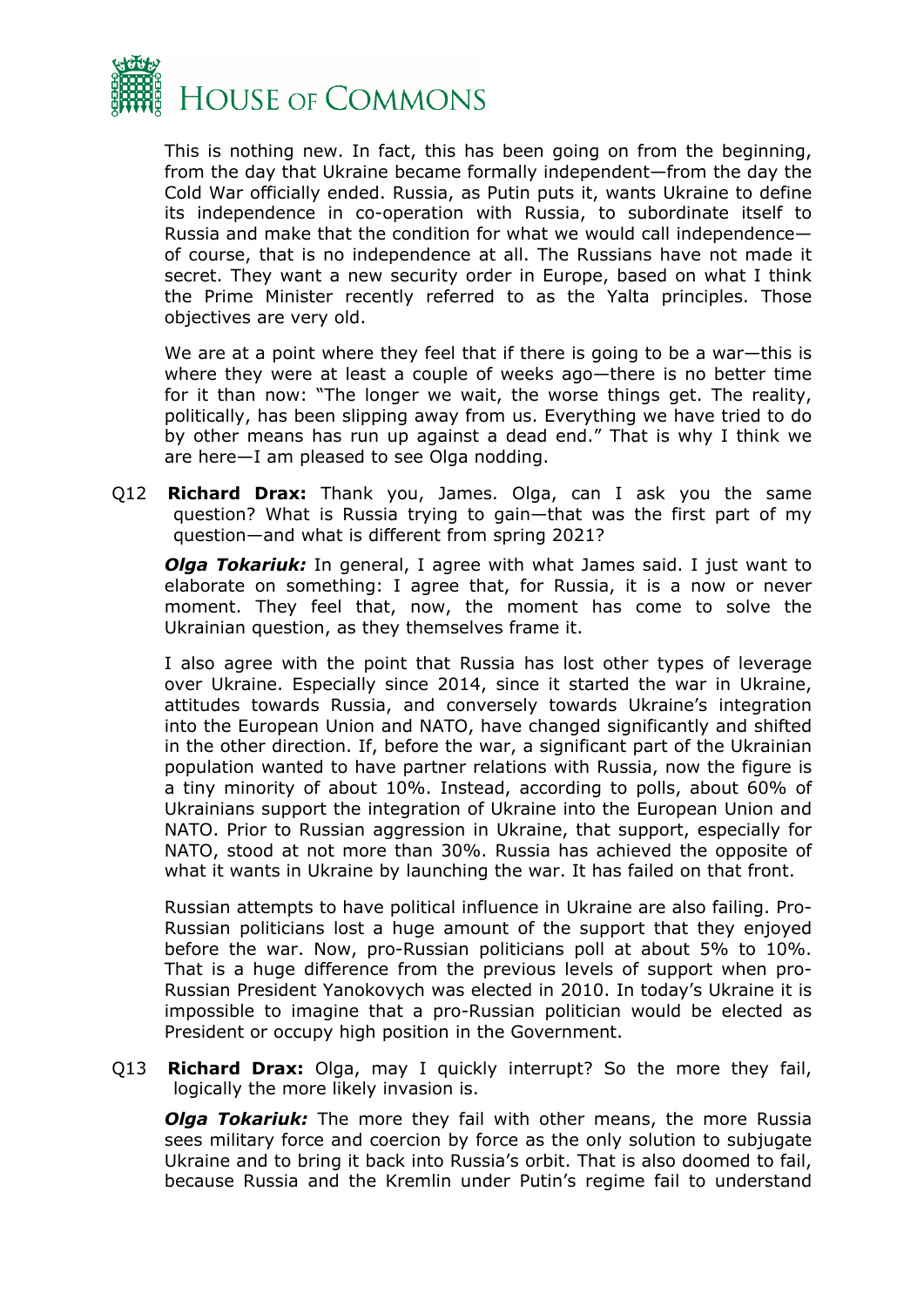

the amount of change that has been going on in Ukraine since 2014, and the transformation in the civil society, the conscience of people and the democratic institutions that are becoming stronger with every passing day. Russia underestimates Ukraine very much and that is why it has undertaken these aggressive steps.

If and when it comes to an invasion, there would be the question of the motivation of Ukrainian soldiers versus Russian soldiers. Ukrainian soldiers would be highly motivated to defend their land. I am hearing voices and speaking to people in eastern and southern Ukraine, who say that they have nowhere to go and that they will not give up their land. There are more than 1.5 million internally displaced people who had to flee from occupied Crimea, from occupied Donetsk and the Luhansk region, and they do not want to flee again. They are willing to protect their new homes. Russia greatly underestimates their resolve.

**Richard Drax:** Olga, thank you very much. I am going to hand back to the Chairman.

Q14 **Chair:** Just to conclude that important piece of evidence, would it be fair to say that without Russian interference, Ukraine would eventually join NATO and/or the EU over the next couple of decades or so, and that Russia really needs a buffer zone? It really does not want either of those two organisations rubbing up against it. Therefore it is useful for Russia to have that bit of land, so that breaks the two.

*Olga Tokariuk:* I think that Putin's main motivation is not as much to restore the Russian empire or to create buffer zones. His main goal is to cling to power, to stay in power and to preserve his kleptocratic regime. He sees democratic states at Russia's borders, such as Ukraine, as an existential threat to that goal. Multiple revolutions in Ukraine led to the Government change. Ukraine has freedom of assembly, it has free media, it has an opposition and it has free elections. All those things are absent in Putin's Russia and that represents an existential threat to Putin's regime. He is acting on account of that logic. Bringing back the USSR or restoring the Russian empire is just a useful narrative to sell this to the Russian population to try to gain some popular support.

**Chair:** Thank you, Olga. That was very comprehensive.

Q15 **Sarah Atherton:** In answer to the very first question, you mentioned the mood of the Ukrainian people being stoic and "keep calm and carry on", but how do the extensive cyber-attacks and bomb threats affect their outlook? What about regions like the Donbass, where there are mixed loyalties and subversive tactics being deployed? What is the mood like there?

*Olga Tokariuk:* Thank you for that question. In fact the cyber-attacks and the bomb threats are nothing new for Ukraine. Those threats have been present for years. You might remember major cyber-attacks in 2017 that disrupted the operation of various Ukrainian governmental and nongovernmental services, and also head of operations around the globe. These, unfortunately, are not something new, and the same applies to the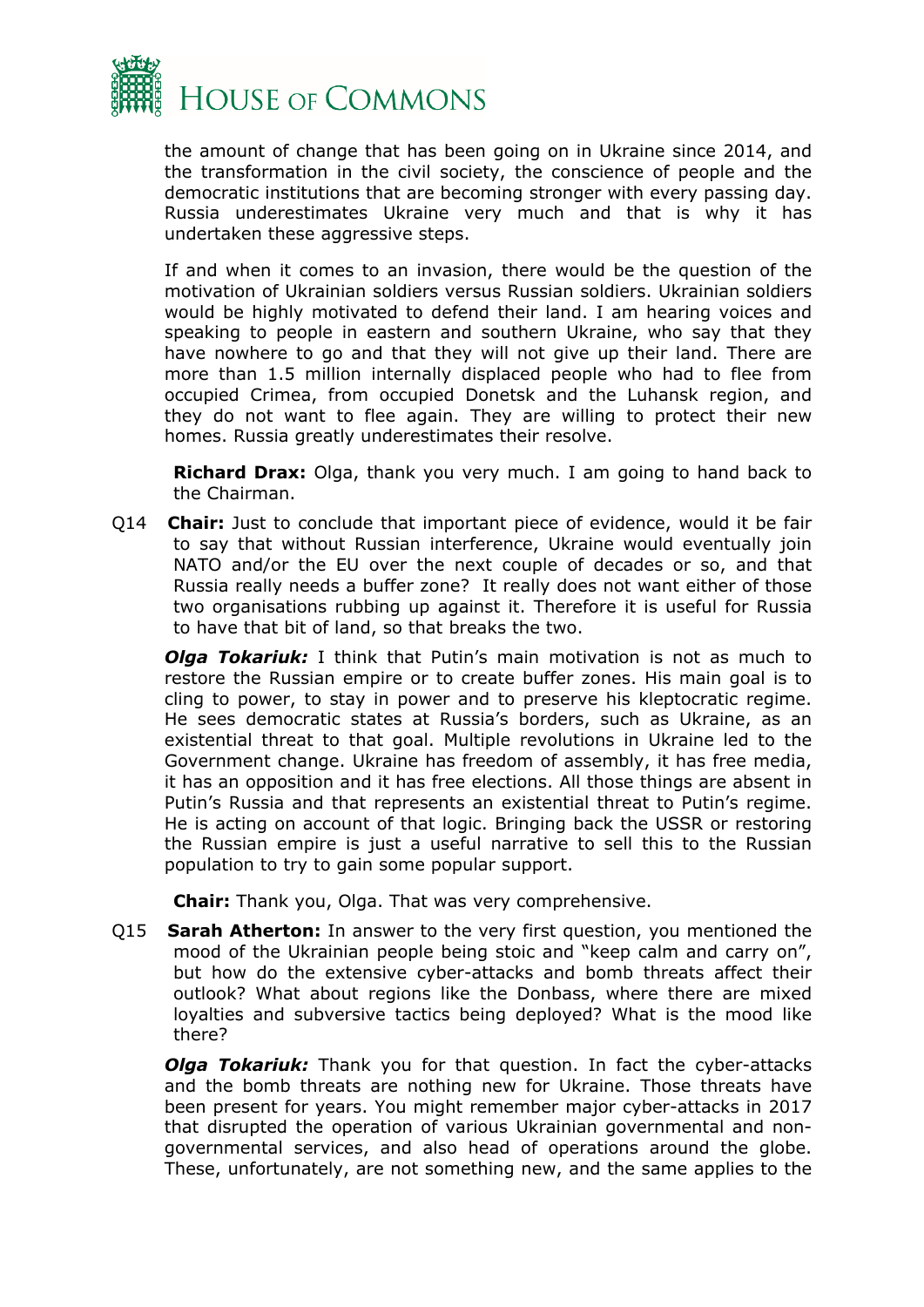

bomb threats. Now we see an increase of these words, and according to Ukrainian security services they are being co-ordinated by Russian intelligence via social media such as Telegram.

There are more of these threats, and of course it irritates people, but the main emotion and the main feeling that I myself have and I see among Ukrainians is not that of fear but of anger. It makes Ukrainians very angry, because we just want to continue with our normal lives. We see that our country is changing: it is developing, it is actually becoming a better place to live with every passing year, despite war and all the Russian attempts to destabilise it. I myself studied abroad, and I made a conscious decision to go back and live in Ukraine and work for the development of this country. I never regret it, and I actually see these changes. Ukraine is changing and this irritates Putin, but we see these Russian attempts to prevent our development and feel a lot of anger, and this anger can be used in a constructive way. We are now directing it into strengthening our resilience.

As for your question about the loyalties in eastern Ukraine and Donbass, of course, there are a lot of people—mostly elderly people, especially those who stayed in the areas that are close to the contact line—who decided they had nowhere to go, and they did not have an option to move and start life anew in other parts of Ukraine. The loyalties of those people can still be with Russia, or rather with the USSR: they might think that there is a possibility of returning to the times of nostalgia. They are nostalgic, and they might have those loyalties out of pure nostalgia, but from what I gather when I speak to people in those areas, the most proactive people there are all pro-Ukrainian. Those who support Russia are usually a passive minority, but those who support Ukraine are an active majority.

## Q16 **Chair:** Thank you. James, do you have anything to add?

*James Sherr:* May I just reiterate a key point that Olga made earlier, which is fundamental and has been lost? Before Crimea—before Russia detached parts of Ukraine—support for NATO membership in Ukraine never exceeded 30%. It was normally about 25% or 30%. We have not been able to penetrate Russian thinking to the point where they understand, "The only thing that creates this hypothetical NATO threat is you. The only thing that makes Ukrainians anti-Russian is you."

After Crimea, I was having dinner in Kyiv with a very senior member of their defence establishment who is very pro-NATO, and he burst into tears. He said, "With everything going on, I always thought of them as a kindred people. I never thought they would do this." One should not underestimate this. Russia has caused all the problems it fears, Russia has created all the threats that it has, and we have not been able to get through to them. We are dealing with an elite of people, a whole class of people, who are historically, psychologically and temperamentally unable to accept the reality of Ukraine as a different people, a different place—a place of its own, a land of its own. That has been the basic problem.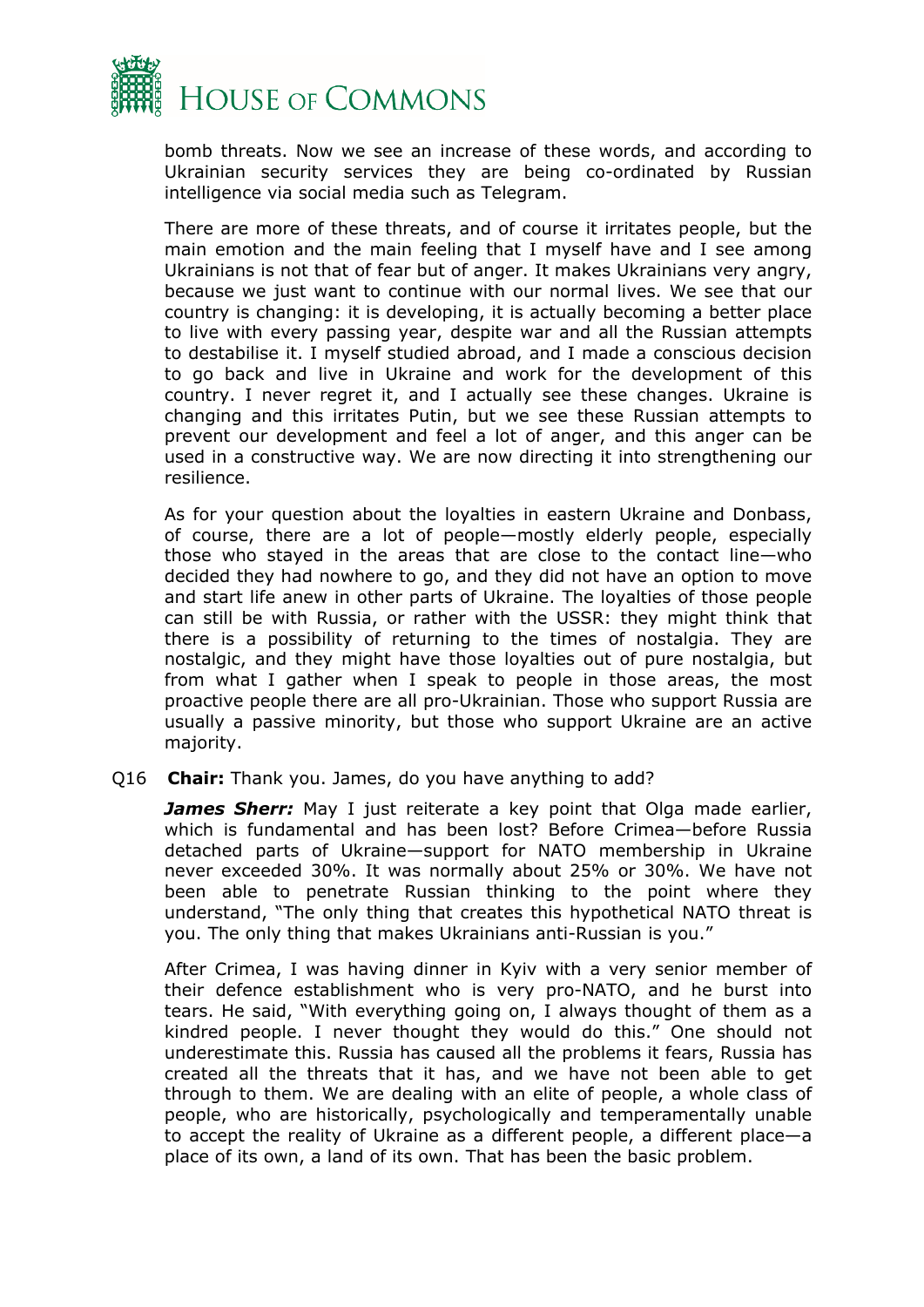

*Olga Tokariuk:* If I may add, I wanted to touch on the issue of the Russian-speaking population, which is sometimes confused with loyalty to Russia. In fact, a lot of Russian-speaking people are in the Ukrainian armed forces and are fighting against Russian aggression. A huge majority of the Russian-speaking population in Ukraine does not want to see Russia in Ukraine—does not want to have any connection to Russia—so it absolutely does not define loyalties. That is sometimes lost, as I see it, from the media presentation of the situation and the debate in Ukraine.

Q17 **Derek Twigg:** This question is maybe to Olga first. Do you have a view about whether the Russian military leadership and the Kremlin and Putin are absolutely working from the same plan? Are they completely at one about what should happen with Ukraine? You mentioned before, James, that there was some concern, and you also talked about the establishment. Have you got any intelligence that there is any divide at all between the Russian military leadership, and Putin and the Kremlin?

*Olga Tokariuk:* I don't have intelligence, but I think it is plausible, and there are indications that there is no unanimity in the Russian leadership for a potential invasion of Ukraine. As we know, the ultimate decision is up to one man, and if he decides to invade, other people will just stay quiet. I think what we should focus on, and what Western countries and the UK should focus on, is Putin's inner circle. They are extremely rich people with strong connections to the West. They send their children to study at Western universities, store their wealth in Western banks and buy expensive property in Switzerland, the UK, Italy, and other countries. Those people might be really reluctant to lose access to the wealth that they store in the West, and reluctant to not be received in the West as they are now. If Russia launches a new invasion of Ukraine and there are severe costs, they will feel the impact of the new sanctions. I hope that is being discussed in the UK and the West: how to culturally target Russian kleptocrats, and how to target Russian money in the West. I think that is leverage that the West has over Russia that has not been used to the extent that it could be. It is very strong leverage.

Q18 **Derek Twigg:** James, in your view will the Russian military leadership just do as they're told by Putin, or, as we have seen in the past, will they rebel against the political leadership?

*James Sherr:* First, it is important to understand that on a general geopolitical and geostrategic level, there is a very tight commonality of outlook between Putin and the military establishment—between the whole system. Now, at the same time, the Russian military are very good at going through a lessons learned process. They keep doing this, and that is why I detect elements of greater realism about what they might be up against in Ukraine. They are not hiding that from Putin. However, if you look at the way the whole system works and is structured, and the psychology of the players involved, unless and until there is a demonstrable reverse attributed to Putin's policies, I don't think any of these people will be sticking their heads above the parapet. I am quite confident of that. Look at what happened to Nikita Khrushchev after Cuba. He went too far and got into a situation he couldn't deal with. There was a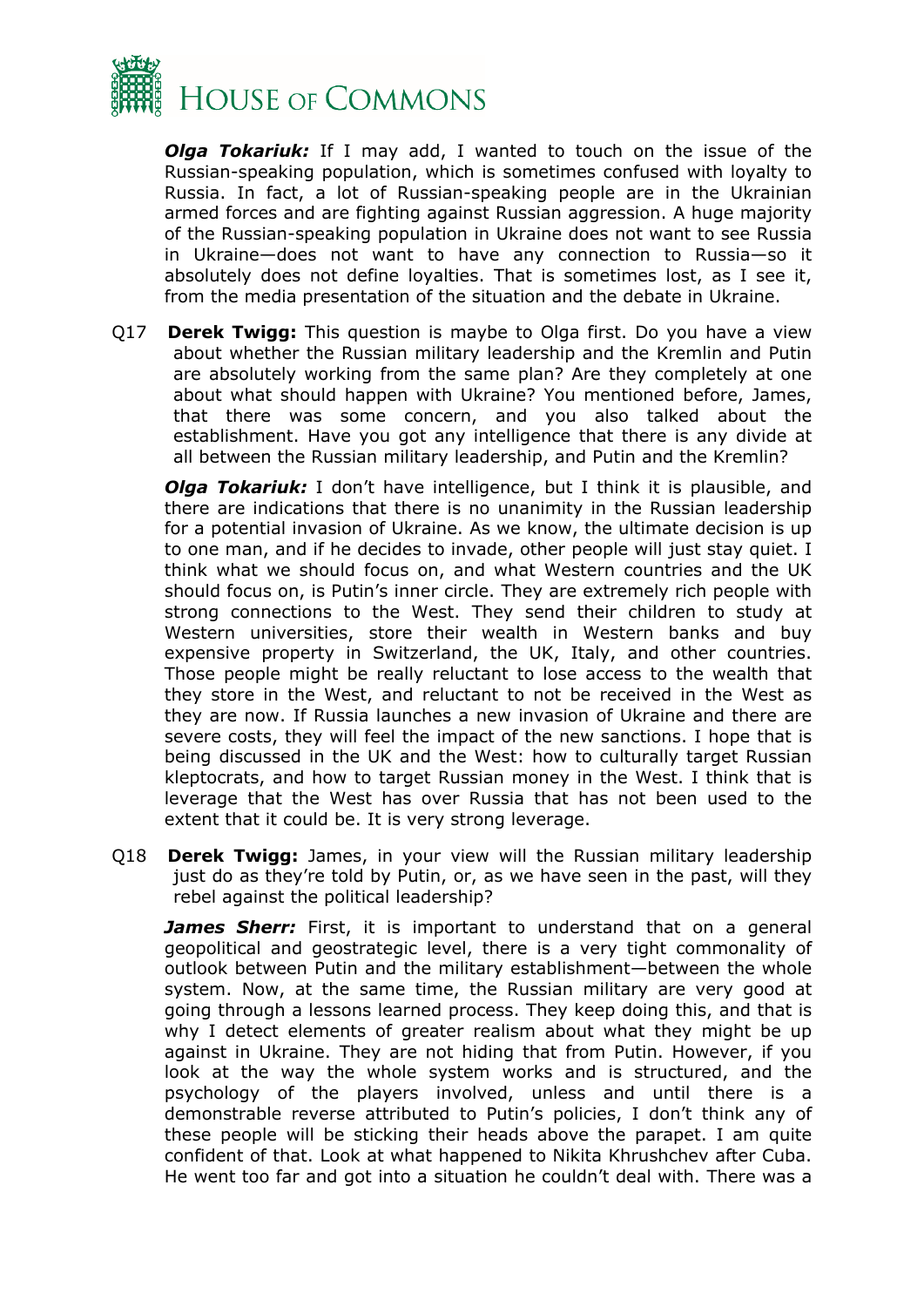

certain amount of face-saving, but he had to basically climb down, and he was out of power fairly quickly. You could see a lot of tensions and irritations before that, but it took that reverse to do it. We are not there yet, are we?

Q19 **Derek Twigg:** There is obviously a clear risk in things going wrong, and therefore, if he wants to keep his military onside, that is a big gamble for Putin as well, isn't it?

*James Sherr:* Yes. If he has gone too far—and possibly he has—the stakes for him personally are now much higher than they have been at any other point. He started all of this on a roll. They were all on a roll when all this was starting in 2021. Now, I think the mood has become different, precisely because of steps that have been taken. The very steps that a lot of people in Europe called provocative introduced these elements of scepticism and reservation; they enabled us to have the discussion we are now having and made that discussion realistic. Two years ago, this would not have been a realistic discussion to have, but it is now.

Q20 **Derek Twigg:** Can I just go on to hybrid warfare? We can go back to 2014 and Crimea. Are we starting to see that to any great extent at the moment? Are little green men—special forces behind Ukrainian lines starting to appear, not to mention information and cyber-warfare?

*James Sherr:* As Olga said, there are agents; there will be more. Some have been caught; some have been exposed. You can't fool many people twice. We have been through all of this in 2014. We have all drawn conclusions, Ukrainians most of all. I don't see this happening, and I certainly don't see any possibility of it working. I think this is going to be a very dangerous situation however it plays out, but I think we are now looking at overt massive force, or a very costly alternative—I don't know what that alternative would be, but the green men scenario is no longer the alternative.

*Olga Tokariuk:* I agree that it will not be using the green men, because there is no element of surprise anymore. Everybody is now prepared for something like that that could happen, so there would be no element of surprise. That is the first point. Secondly, Russia back in 2014 and 2015 realised that it was not enough to have agents and special forces dressed as locals to capture and hold even the parts of Donbass that they did, because the Ukrainian army in the summer of 2014 was pushing back and was reconquering some of the cities captured by Russians, like Sloviansk. What Russia had to do was to send its conventional military. In the battle of Debaltseve, that is what they did. The Russian conventional military had to interfere to support the forces that were already there to recapture the territory—otherwise, they were not able to stop the Ukrainian army advance, and we are talking about 2014, when the Ukrainian army was in dire straits.

**Chair:** I am going to have to hold you there. We have a vote coming up at 4 o'clock. We have lots of questions—this is a fascinating discussion. Kevan wants to come in here, then over to David.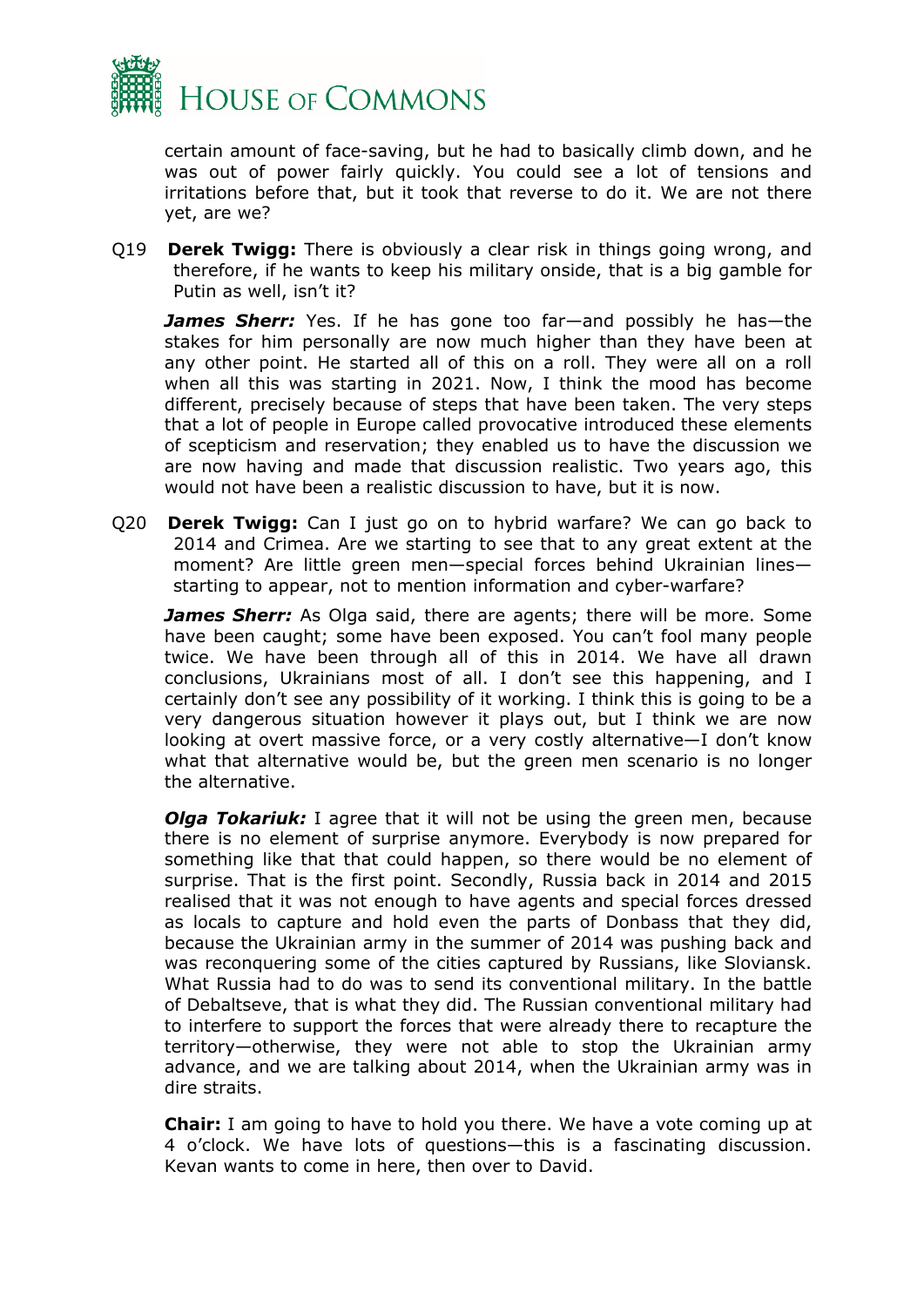

Q21 **Mr Jones:** James, you mentioned earlier on that if they did invade, it is not an easy invasion. What assessment do you think has been taken in the Russian military of the economic cost to Russia, not just in terms of sanctions, but in the capacity to keep large numbers of troops stationed within the borders of Ukraine?

*James Sherr:* In practical terms, I don't think that is a constraint. The costs to Russia in terms of their economy, their defence economy, their defence system and the way it works are a mere fraction of what it would require for many NATO allies. All these GDP comparisons don't mean anything. Even their contract soldiers are paid a pittance and don't even begin to have the kind of allowances and all the rest of it that NATO volunteer forces have. Running a conscription system for us is vastly more expensive than the system they are running and the costs they have for weapons systems and all of that. Their whole system works differently from ours. Of course it is an economic burden and of course there are constraints, but they are bearable, and, at the same time, Putin has created a mobilisation, and in many ways a militarised state, that is designed to concentrate the limited power they have on doing these highpriority things. Up to now they have been doing this very cleverly, very resourcefully and very well. So I don't think that is where the main vulnerability lies at this point.

*Olga Tokariuk:* I think Putin doesn't really care about how much money this will cost, also because the Russian population in general does not have a very high standard of living if you go outside of Moscow and St Petersburg. Russian propaganda has been there for so many years, talking about the external threats of the West and of NATO, and dehumanising Ukrainians, describing them as fascists and as a threat—as I said, describing a question that should be solved in expressions reminiscent really of Nazi, Goebbels propaganda. The head of the Russian delegation at the Parliamentary Assembly of the Council of Europe, Pyotr Tolstoy, said that Ukrainian leaders should be hanged from the lamp posts. That is the rhetoric about Ukraine that is being broadcast every day on Russian state TV. Maybe in a more subtle manner, this disinformation is also targeting Western audiences in those countries of the West that are more vulnerable to Russian malign influence, such as Italy and Germany.

I have to say a thing or two about Italy. Tomorrow, President Putin will be speaking with the Italian business circles. That is another aspect of how Russia is trying to undermine the support of the West. When it realises that it cannot achieve its objectives in speaking to political leaders, it uses the business context and business connections with enterprises in European countries—Western countries—to try to pressure the Governments via those businesses. It is remarkable that Putin is speaking tomorrow with representatives of the most important Italian industries. I think we should follow what he says there—whether they will speak about Ukraine. Of course the topic is economic relations and everything, but I am sure that pressure will be put on Italy to abstain from supporting the joint US and EU position on Ukraine. That is another matter, but I think it is important.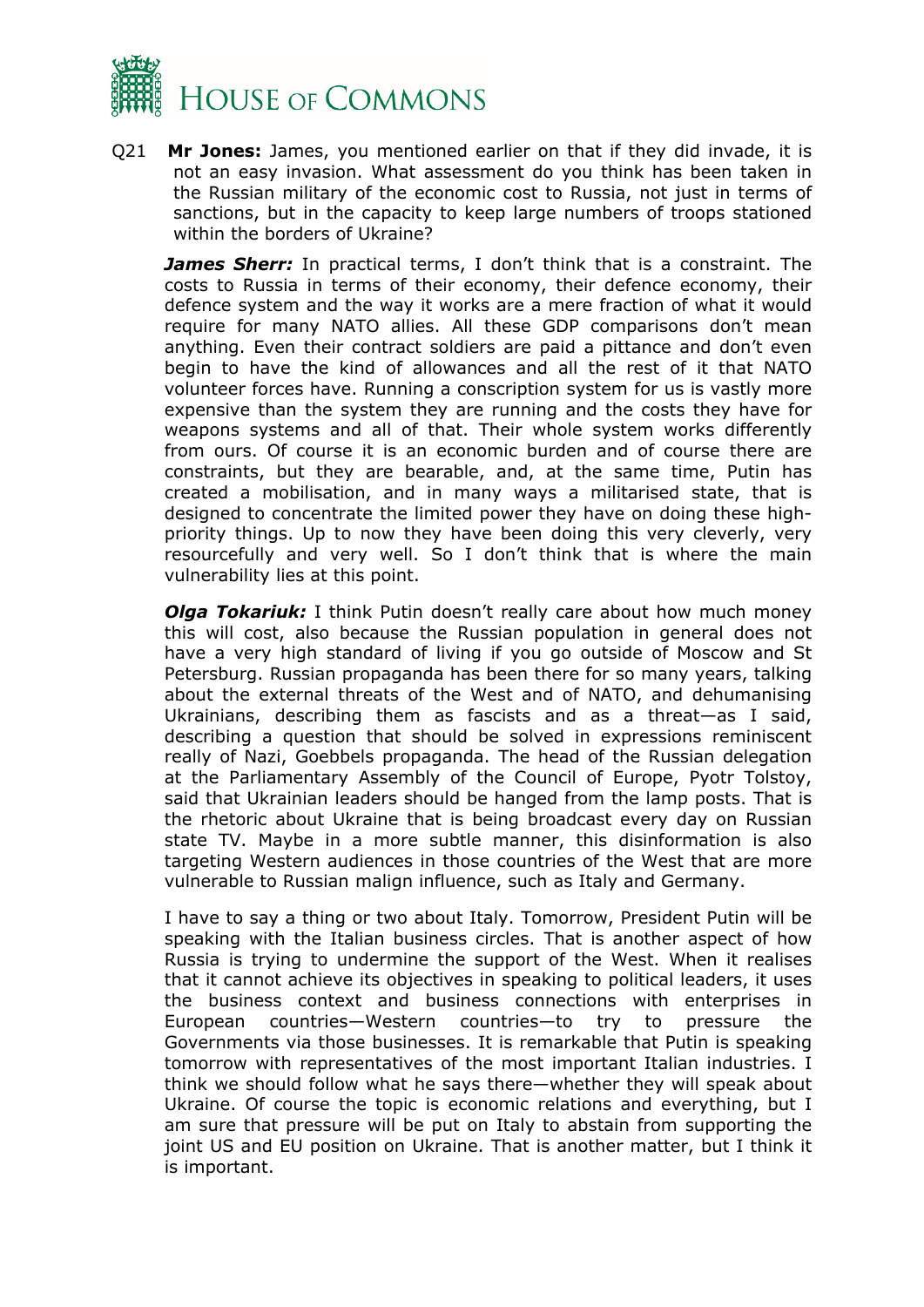

*James Sherr:* I just want to say, coming back to the hon. Member who asked the question, that if Putin can say at the end, "I was the person who reversed this Ukrainian deviation—this heresy—and brought Ukraine back to the motherland," then all these sacrifices, all these costs, don't mean anything. That is his understanding, and he will be right in making that calculation.

Q22 **Dave Doogan:** Thank you, both. Obviously, it remains to be seen how this pans out, but there may be some small measure of success for Putin or success for the West, or it may be a face-saving exercise or some exit that is allowed to prevail. Whatever the outcome, what is your assessment of the likelihood of this spilling over into other elements of Russia's western frontier with NATO, particularly in terms of our NATO allies in the Baltics?

*James Sherr:* I am sitting here in Estonia—I said something about this at the beginning. If they are able to maintain a group of forces in Belarus, even if something is worked out in some way over Ukraine, we face a problem that we have not faced until now, and it is going to put our NATO collective deterrence and defence system under pressure. That is going to have to be addressed. The Russians will have the capacity, however this turns out, to maintain a level of military tension in the entire area from the Black sea, from Bulgaria, all the way to the gulf of Finland—the Finns themselves are aware of that, and the Swedes are aware of it—going into at least the mid-term. There is a very strong connection here. The notion that you can just remove Ukraine and all these problems from the equation and preserve the strength and security of the rest of us doesn't work. There are too many of these interconnections.

*Olga Tokariuk:* There is a big risk that full-scale war on Ukraine, if Russia decides to launch it, could spill over outside of Ukraine's borders. The Baltic countries are a potential next target, but the countries of the Black sea region are also worried—the countries of central and eastern Europe are worried. What is a bigger threat here is that it will most probably lead to big cracks in the international structures that exist now—in NATO and the European Union. We already see the shifts and divisions. If you look at the list of countries that are committed and have said they are ready to provide Ukraine with defence assistance, those are the Baltic states, the Czech Republic and the UK, but no other western European countries. If an attack on Ukraine happens, the central and eastern European countries and the Baltics will feel again that they have been betrayed by the Western countries, and this will ultimately undermine the stability of the Euro-Atlantic institutions and might lead to really unpredictable consequences.

Q23 **Dave Doogan:** Thank you. James, earlier you detailed a scenario in which Putin has almost painted himself into a corner through an element of miscalculation on his part, and now he has a problem that he has to get out of somehow. Am I characterising your comments accurately?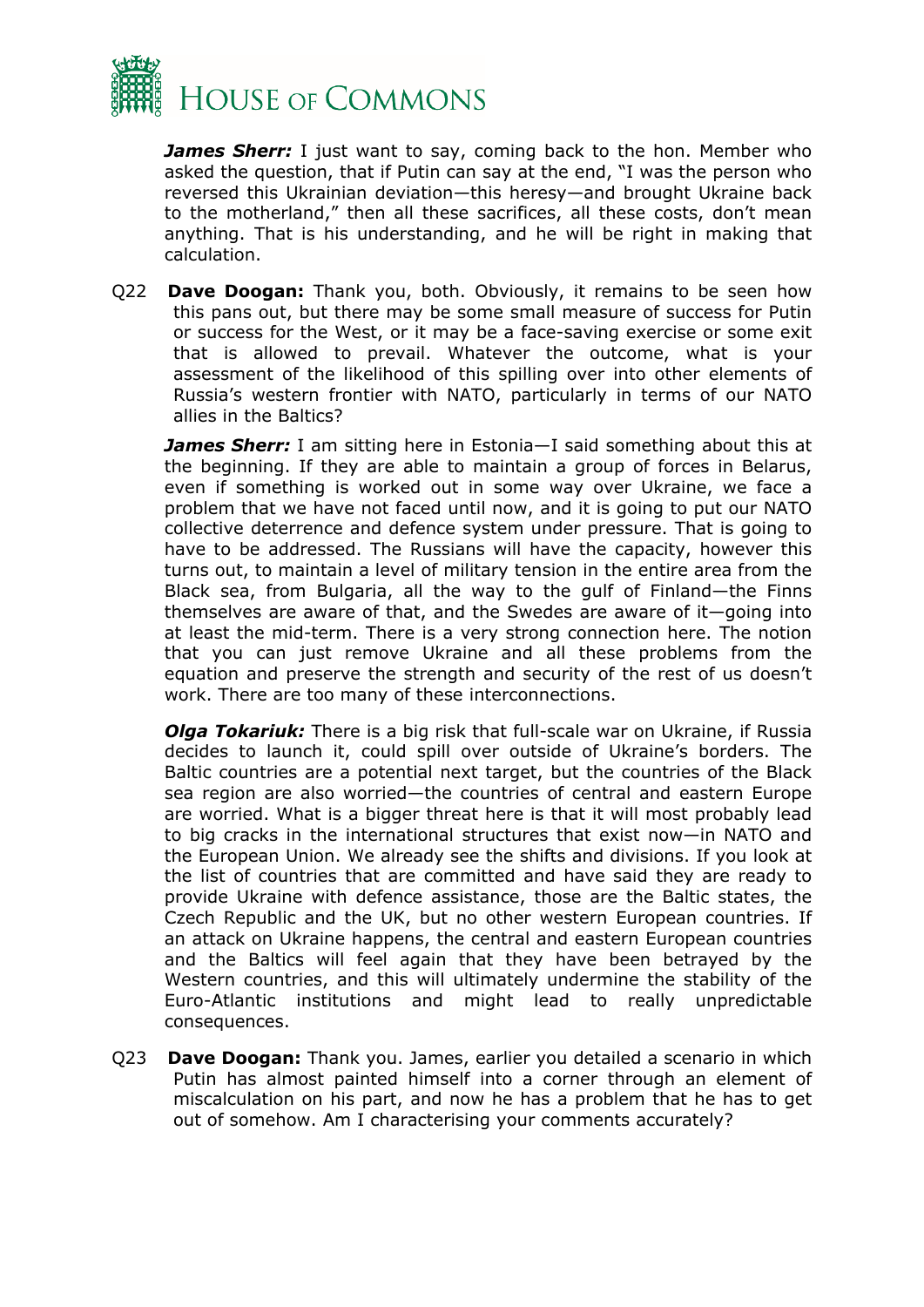

*James Sherr:* I think there are elements of this that are very strong now that were not present at the beginning—I will put it that way. I don't think they are in a state of desperation yet, but—

Q24 **Dave Doogan:** But this is not panning out the way that perhaps he had hoped a month or two ago.

*James Sherr:* I don't think that it has. I emphasise that since this started I don't think the responses have been what he expected. I refer to another expert, Michael Kofman—I have my disagreements with him, but I respect him very highly—who said some time ago, and we are fully in agreement on this, that you don't want the Russians to be in a position where they feel either desperate or emboldened. We are getting closer to that point with the scissors closing, which is why this remains a very dangerous situation.

Q25 **Richard Drax:** James, you have just said that you think the Russians did not expect the rection that there has been from the West. If we look at the reaction from the West, the UK is giving a very strong reaction, Germany is being criticised for being incredibly weak, and other countries have muttered various things. Do you think that the response from the West will be hamstrung by all the internal wrangling that we are seeing? Because I assume that you agree that unity is strength. The whole point of NATO was to act as one—sadly, Ukraine is not in NATO—in order to deter aggression from a country such as Russia.

*James Sherr:* That is a very important question, and it enables me to say that for the Russians the country that really matters, more than any other, is the United States. They are always outraged by the pluck and defiance of the UK, but they tend to explain it away as us basically being the reconnaissance battalion of the Americans. They are obsessed with the United States. It was the weakness they saw in the Biden Administration, for a whole series of reasons, beginning as early as February last year, and the missteps, that led them to think that they could push the Americans, and then much of the West as a whole, into doing all this. The reaction from the Biden Administration that I have been describing, which is different, has only started, in my perception, relatively recently. It could still go the other way, because there is an argument inside Washington there always is. If the promising vector that has developed is now abandoned and we start equivocating again, looking for compromises that are not there and telegraphing an absence of resolution on our part, the Russians will swiftly feel emboldened again. It is very much in the balance. That is why I said we are not there yet, because the encouraging developments we have seen have occurred only recently.

You mentioned the Franco-German factor and the syndromes in both France and Germany. They are deep and very, very different. It was interesting to see the reaction elsewhere in Europe to President Macron's speech in the European Parliament. His immediate response included a statement that France is now willing to send troops to Romania! Well, splendid, but you have to ask what is going on there.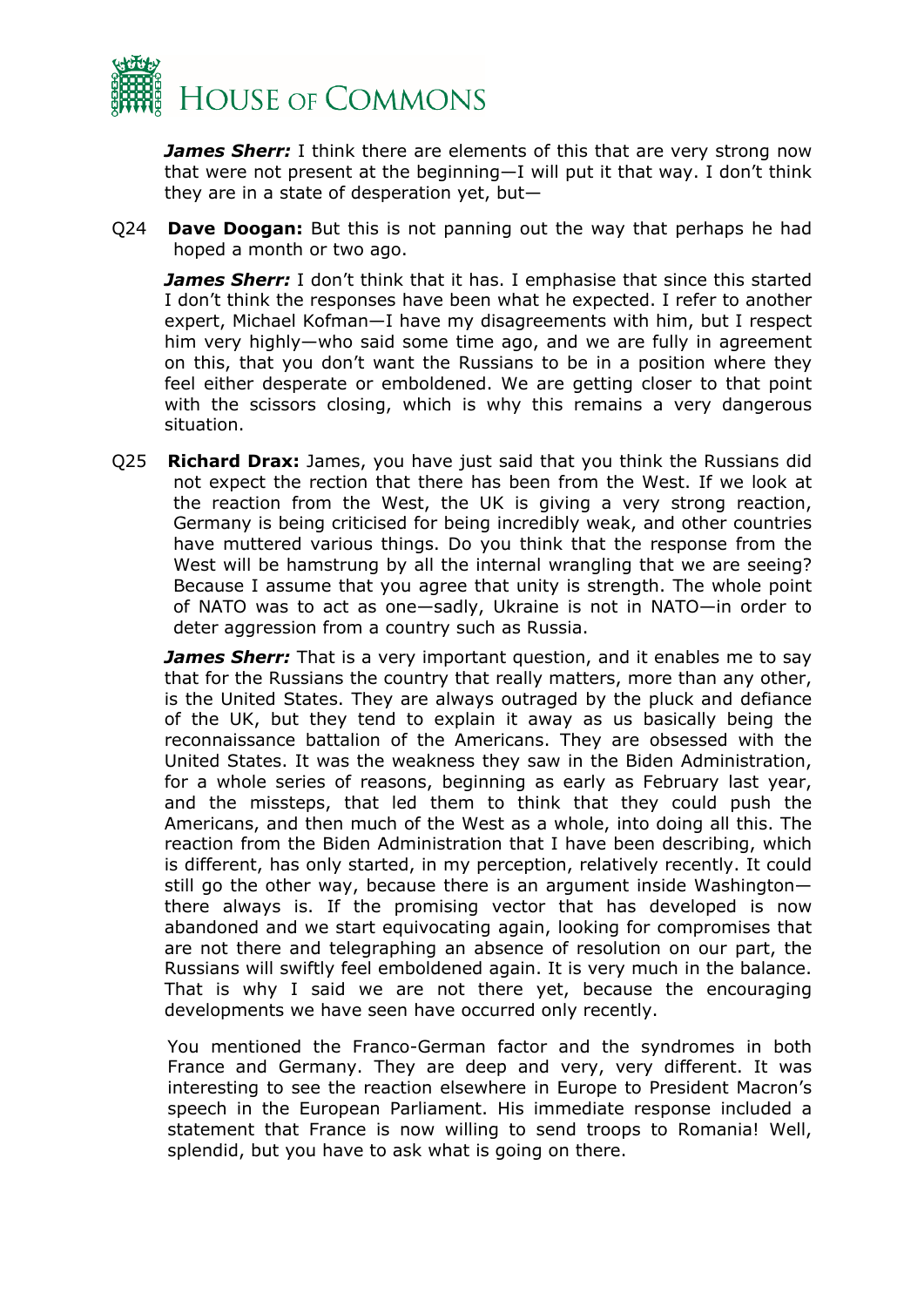

Here is the devil's question: what is better—a low-common-denominator transatlantic consensus which is ineffective, or an effective coalition of the willing led by the United States, which is the one country they really care about, that is doing the very things that worry them? I have my answer it is probably obvious to you. My concern is that the Biden Administration will default to one of its dogmas, which is that transatlantic consensusmeaning consensus with the Germans—is more important than anything else. If they do that, I think we are on a losing wicket.

Q26 **Richard Drax:** The United States has put 8,000 troops on standby. Are you insinuating that you would have liked to have seen NATO put tens of thousands of troops, within NATO's borders, on standby—not just 8,000 to say to Russia, "We're here"? "Not that we are going to have a major world war, we hope, but we are here to deter"—rather than just standing back and waiting for perhaps what is the inevitable? Is that what you would have liked NATO to have done?

*James Sherr:* The numbers are less important than the change in the dynamic, the decision—and the articulation of the decision—to reinforce the eastern flank of NATO, and the articulation of the threat that we will reinforce it considerably more and change it, if anything were to happen. Until recently, the Administration in Washington was unwilling to consider any responses at all, apart from economic and financial sanctions. This is a step change, and that matters more than whether it is 8,500 now or 10,000 now.

By the way, I still think—and the point also applies to our own Government—that it is always a mistake, particularly in dealing with a very dangerous adversary at a point of crisis, to tell a dangerous adversary what you will not do. I understand that there are reasons for us to conclude that it would not be a good idea to put British or American armed forces in harm's way in Ukraine itself. You don't announce this, because it gives Putin an absolute green light, and it removes from the equation all manner of other military responses that are essential, that don't involve forces on the ground in Ukraine.

Beginning with cyber-intelligence, special forces' reinforcement of troops where they are, our traditional policy has been, and must remain, that we don't comment on the presence of special forces and we don't comment on their absence. You don't say, "Because Ukraine is not a member of NATO, we will not defend it." There is nothing in the Washington treaty that prohibits a NATO ally from going to the defence of somebody outside NATO. Kuwait was not a member of NATO, was it? You don't say these things.

## **Chair:** Okay.

## *James Sherr:* Sorry.

**Chair:** It is amazing stuff, but we have got to go on to some other things.

Q27 **Richard Drax:** Olga, to go back to the question, which I slightly diverted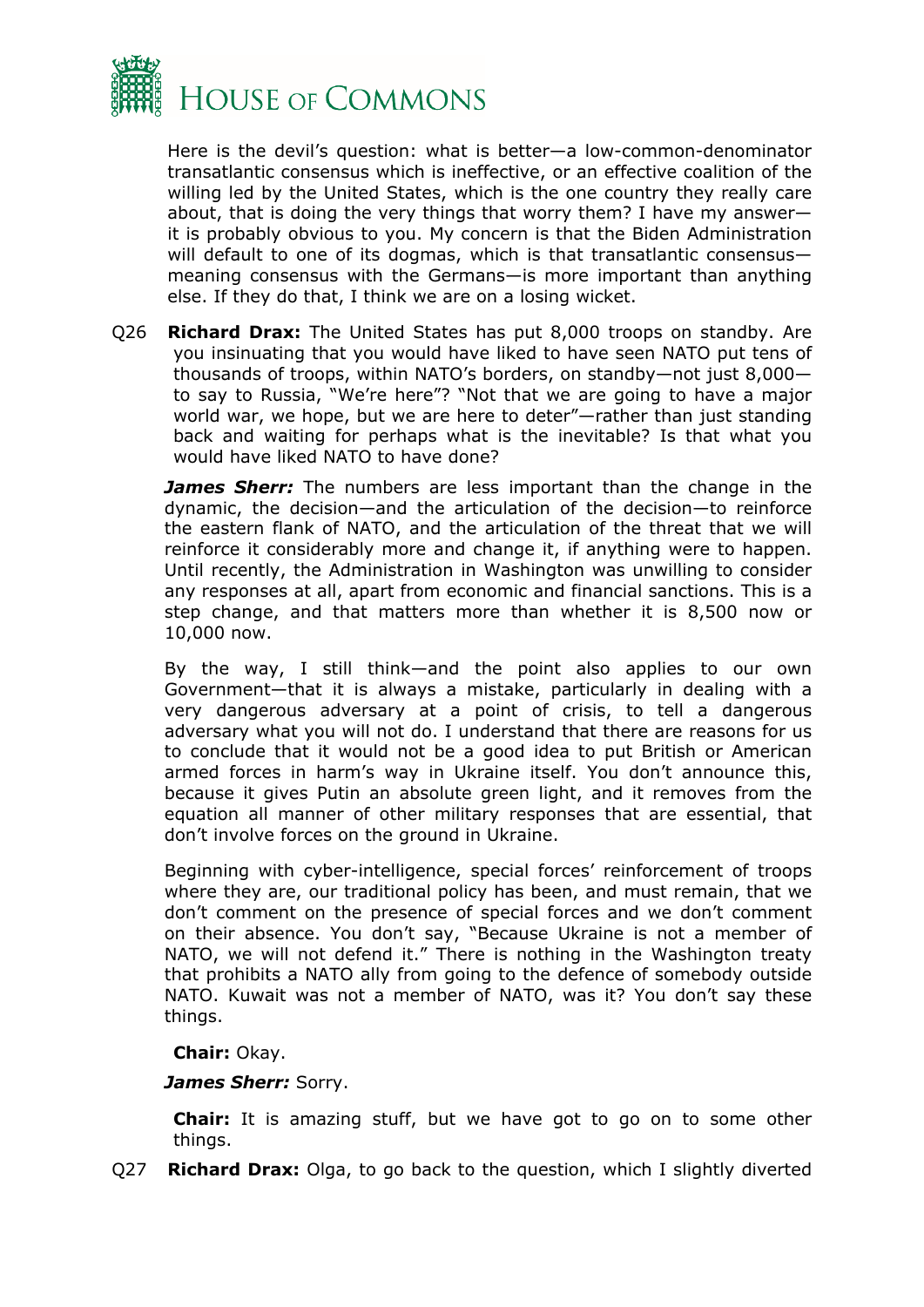

from, for which I apologise: is the Western response leaving hamstrung the agreements for the West to try and deter Russia?

*Olga Tokariuk:* Can I add to what James just said? One of the major things that emboldened Putin after the spring build-up last year was the agreement reached in the summer of 2021 between the US and Germany on Nord Stream 2. Putin got what he wanted: by escalating at Ukraine's borders in the spring, he got a meeting with Biden, and he got an agreement favourable for him on Nord Stream 2, which in Ukraine was seen as a betrayal, because this is a clearly geopolitical project that is pushed by Gazprom and by business interests in Germany. It has absolutely no economic use: it is a purely political and geopolitical project of Russian leverage over Ukraine and over Europe, so I think that emboldened Putin and forced him to push to the more aggressive actions that he is resorting to now.

I absolutely agree with James when he says that maybe certain things should not be voiced, because also they are taken badly in Ukraine. Nobody in Ukraine expects NATO boots on the ground—that is clear—but when we hear that said and emphasised for the 1,000th time, it does not really boost our morale. Also, I see signs coming from the Ukrainian Government and the expat community that Ukraine, in its diplomacy and its dealings with other countries, is now willing to focus more on multilateral formats than on the formats at EU or NATO level, because it sees that there is no unity inside the EU and there is no unity inside NATO. So, for example, the format that is being discussed now and very much looked forward into is the trilateral format with the UK and Poland. There is an appetite in Ukraine to explore what are the possibilities of military co-operation in this format, and if it could be somehow taken seriously into consideration in the UK.

Q28 **Mrs Lewell-Buck:** Just to follow on from my colleague's question there, James, you might have briefly touched on this before. Macron has suggested that Europe needs its own dialogue with Russia, separate from the United States. Do either of you feel that there is any merit in that at all?

*James Sherr:* I know that we are pressed for time, so my answer would be no. The fatigue I always have—the reason I always sigh when the word "dialogue" is mentioned—is that it is irrelevant. What are you going to say? It is the same thing with diplomacy. Diplomacy to achieve what? These are the important questions. Dialogue, negotiation, talking, all the rest of it—yes, it should always be going on; it has been going on during war itself, but the issue is, to what end? Do we have a position? What is our objective? What is our view? These are the questions that need to be discussed, not whether we talk or we don't talk.

*Olga Tokariuk:* The perception in Ukraine about such initiatives from President Macron is that first, it looks like it is an absolutely political decision, because he is in an election year and he uses it to gain political points ahead of the elections.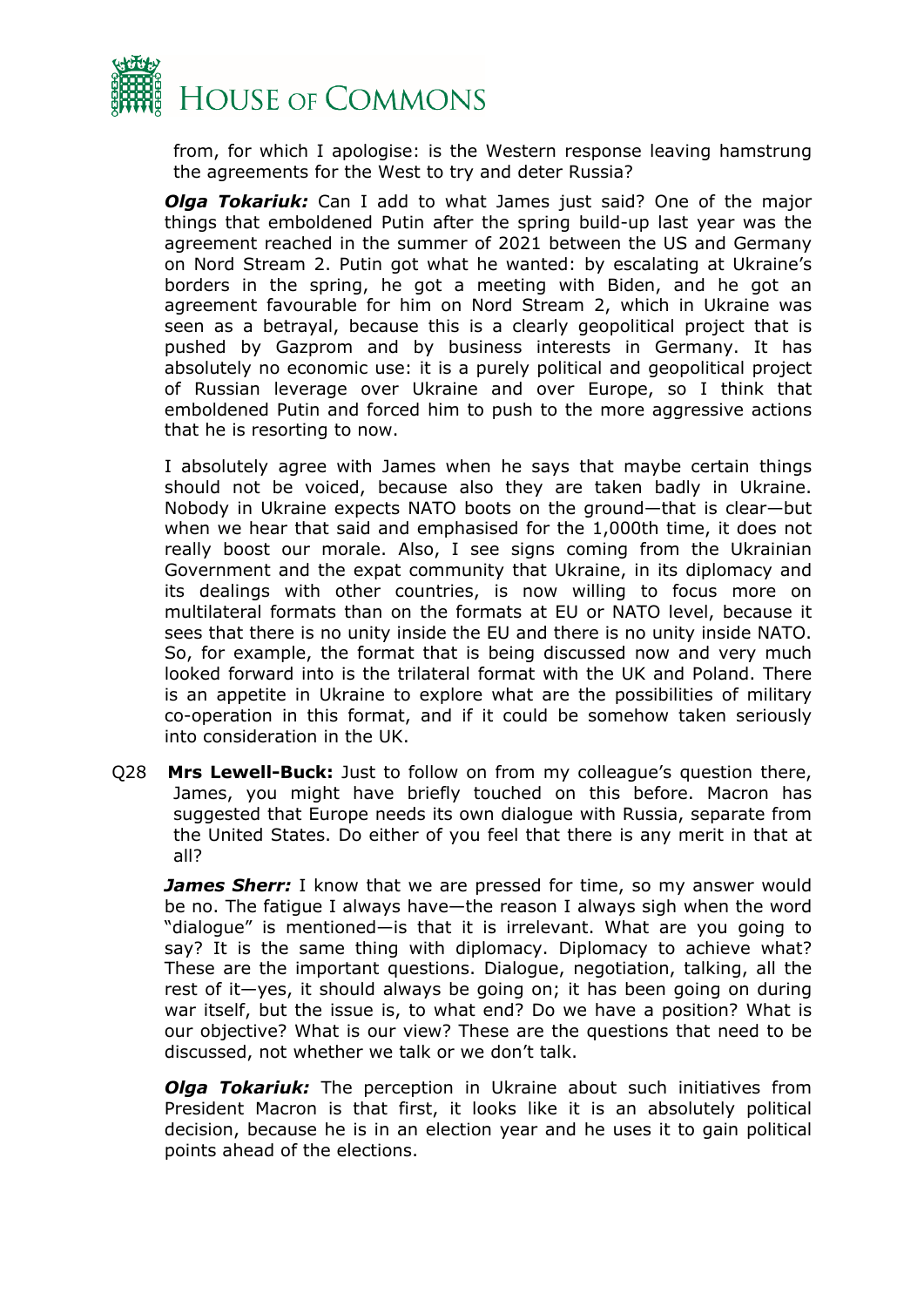

The second thing is that from the Ukrainian perspective, it looks not very promising, and dangerous. There will be these trilateral negotiations at the level of advisers—I think tomorrow—in Paris between France, Ukraine and Russia, but France is not seen as a trusted ally here in Kyiv, so there is little trust that these negotiations can achieve something, and there is actually a preoccupation that France might be siding rather with Russia than with Ukraine. So, from the Ukrainian perspective, these formats are not very desirable, but there are other formats that Ukraine sees as more desirable. Of course, it looks for more involvement in the negotiation process of the UK and of the United States, which it sees as really committed allies and partners.

Q29 **Mrs Lewell-Buck:** Thanks, both, for that. As we talked about it earlier, this is the second time in less than a year that Russia has caused military escalation on the border with Ukraine. If this immediate crisis is peacefully resolved, what steps can NATO take to prevent this happening again? In particular, I am curious what you both feel about how effective sanctions actually are. James, I can start with you again, if you want.

*James Sherr:* You have finally asked me a question that has stumped me. I think it is a question of what kind of Russia we have. If we are still facing the same Russia, we are still going to be dealing with an adversary. The immediate danger will have receded; we will then have to see what that adversary concludes, and what it decides to do. So, on one level, we could relax our vigilance a bit, but we should not be going off dining out on this and saying, as we have done too often in the past, "We won and they lost, and this problem is over." No; Russia is going to be a problem. Even if we have a post-Putin Russia—it could be better; it could be worse—Russia is going to be a problem, because its whole history predisposes them to a different outlook, a different understanding of Europe and of European security, from that which we sometimes, wrongly, take for granted, and which we seek to uphold.

That is going to be difficult for us in a different sense: to maintain this kind of mature understanding and realistic understanding at a time when the emergency has passed, and not to default to another set of utopias about history ending and our problems being over and a "We won, they lost" triumphalism, is going to be extremely important if we reach that happy point.

*Olga Tokariuk:* From the Ukrainian perspective, if we are look to centuries of Ukraine's history and struggle for independence, what is happening now is not surprising, because Russia has been trying to subjugate Ukraine for centuries and it succeeded to a large extent. Still, there was a strong Ukrainian movement for independence and sovereignty, and for 30 years Ukraine has been independent, and the population of Ukraine is not willing to give that up without a fight.

Unfortunately, one cannot choose geography, one cannot choose neighbours, so Ukrainians have no choice but to strengthen themselves, to get ready to defend themselves, to live in this constant state of alert—a little bit like Israel does, with an aggressive neighbour just next door.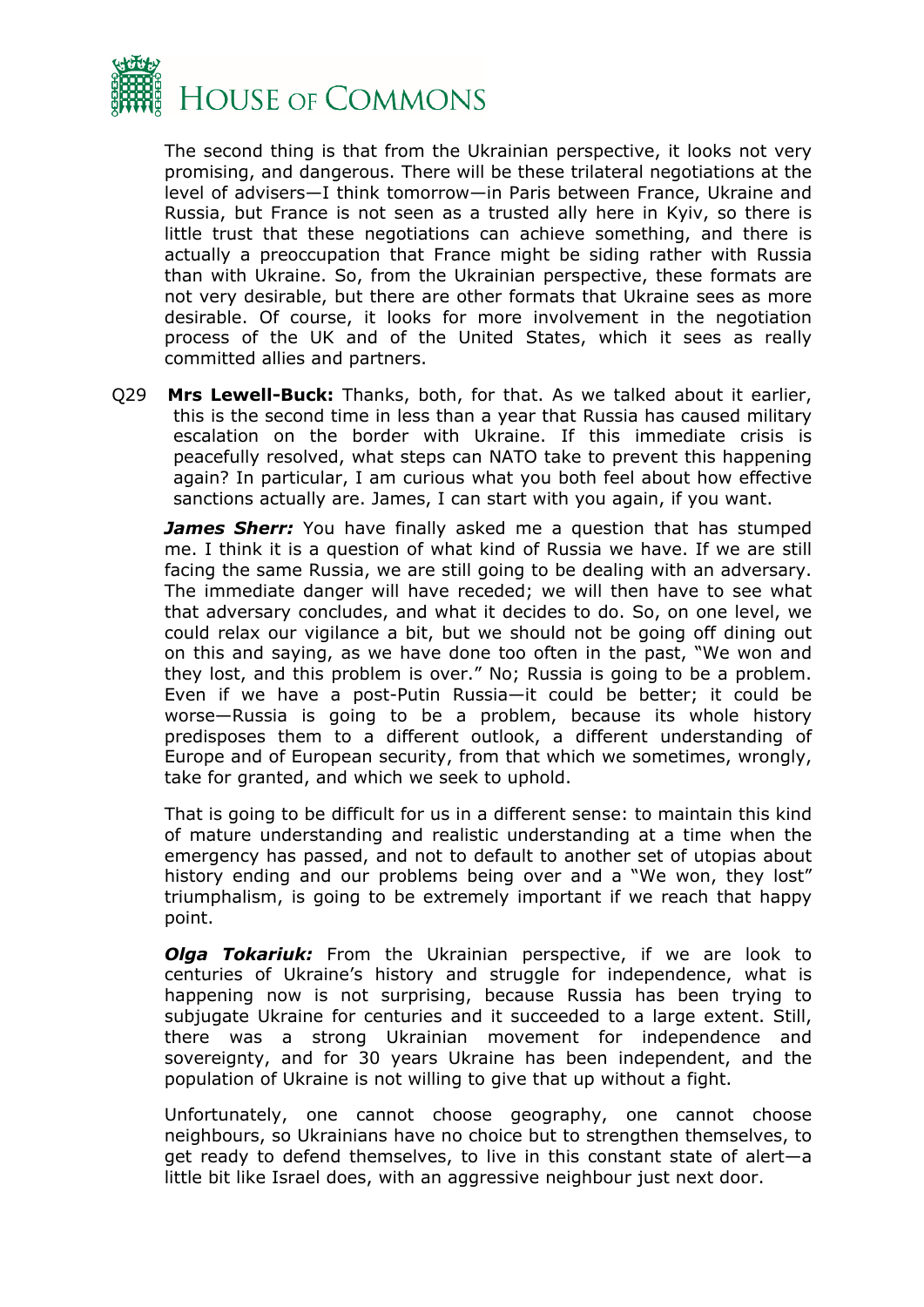

As for the efficiency of sanctions, I think sanctions work. We see it from Russia's reactions, such as its reactions to the statements that have been made in the West regarding possible new sanctions. The most nervous reactions from the Kremlin were to the threat that there might be some sanctions directly targeting Putin or people immediately close to him. Also, there was a nervous reaction to the statement that the sanctions could target the Russian bank sector and their SWIFT system. We should really listen to those signals to assess whether sanctions are working. The fact that Russia is now trying to have dialogue with businesses in those countries that it sees as weak links, as vulnerable, also indicates that sanctions work. As I said before, there is still a lot of leverage that the West has not used against Russia so far.

Q30 **Mrs Lewell-Buck:** That is helpful. Since 2014, the US has already had sanctions imposed on Russia. I read somewhere that Putin has billions in international reserves, so sanctions would not hit him or those close to him directly; they would hit other people instead. I am curious: what would be different this time about any sanctions compared with those imposed since 2014, and how would they directly affect Putin in terms of all the wealth that he has amassed?

*James Sherr:* We are talking about sanctions that are different at some level. Certainly, severing Russia from SWIFT would be a step change. The issue is whether we can feasibly do it. Can the United States do this without German co-operation? Is the UK—this question has been raised in the debate several times—willing, at the cost of damaging the reputations of prominent people in the UK, to do a clean sweep of rotten money in the City of London and our own financial system? There are all these questions.

The Prime Minister said at one point, "We want the maximum amount of sanctions that are not going to further damage our economies." I am sorry, but beyond what we already have, any further increase, any qualitative change in sanctions, will hurt us as well, because we are starting from a position of Russia already being highly integrated in the financial and economic global system. That is the issue.

Look at the whole energy question as well, with the energy prices we are paying, the impact that this has on people who earn far less than my modest Estonian salary, and expecting the democratically elected Governments to say, "I'm sorry, but for the next two or three years, or maybe a longer period, you are going to have reconcile yourself with paying 40% more than that."

Is all this really going to happen? I think for those reasons and others the Kremlin is highly sceptical. They also understand that business is interested in what they call sebya—in themselves. Western businesses are not charitable institutions. They are not in general unpatriotic, but they have a responsibility to shareholders and so on. If they are exposed and they suffer, this is a braking factor on our own Governments.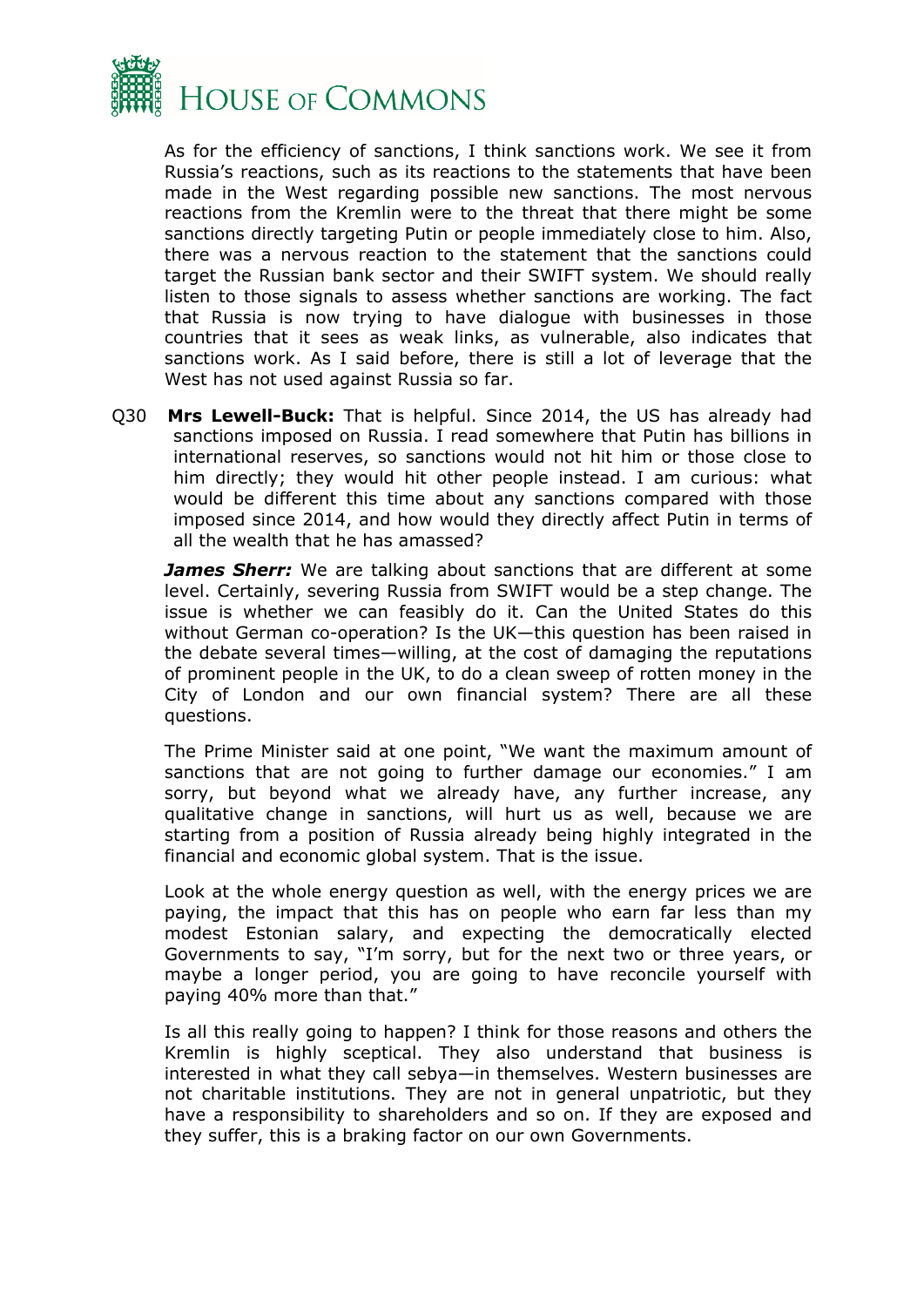

So, yes, I can envisage theoretically that we could do certain things in the financial and economic sphere that would be very crippling for Russia and for Putin and the establishments around him, but I question the feasibility of us doing it in the timescale that is needed to deter Russia now in this crisis. If you put all this together, that is one reason why I have said you cannot deter Russia by economic and financial means alone. That is where they are coming from, too.

*Olga Tokariuk:* I would just add that there are various types of sanctions. There was a list compiled by the Alexei Navalny, the Russian opposition leader, of 35 people, if I am not mistaken, from Putin's inner circle who have not been targeted yet by the sweeping Western sanctions. There are Russian propagandists such as Margarita Simonyan, the editor-in-chief of RT, who is not on the Western sanctions list. So there is still a way to go. Of course, it requires political will and courage, but millions of lives are at stake and should be taken into consideration and not forgotten, although I understand that for many in the West, the further from Ukraine it is, the less awareness there is and the less realisation there is of what danger we are really facing. As I said at the beginning, it is not just Ukraine's security that is at stake; it is the whole of Europe, and potentially even global.

Q31 **Mrs Lewell-Buck:** If we did get to the point where Russia invades Ukraine, how should NATO respond?

*James Sherr:* By doing what we have said. By creating the very threats that Russia claims we are posing.

**Mrs Lewell-Buck:** By coming good on our promises.

*James Sherr:* By doing everything to support a Ukrainian insurgency and such elements of the Ukrainian state and armed forces as exist, and helping Ukraine consolidate itself; by turning this into the very long war that the Russians fear—a war that is not going to end; by substantial change in our redeployments and our military capabilities in central and eastern Europe; and by sanctions. I would love to implement all the recommendations of the Intelligence and Security Committee of the House of Commons tomorrow if I could, but the decision is not going to be made by me.

*Olga Tokariuk:* I agree that all options should be on the table. This week the Czech Ministry of Defence said that they were ready to consider and accept a formal request from the Ukrainian Government to send troops to Ukraine if Russia launches a new attack on Ukraine. So that should be on the table, too. It should not be excluded. It will not be a collective decision of NATO, but on a bilateral level such decisions should be considered and taken.

**Mrs Lewell-Buck:** Thank you both very much. I will let someone else come in, because I know we are pressed for time.

Q32 **Chair:** I just want to explore that point, which weaves into the next question and leads on from your point, James. I posed in the Chamber that there is a threshold for imposing sanctions that will have any impact,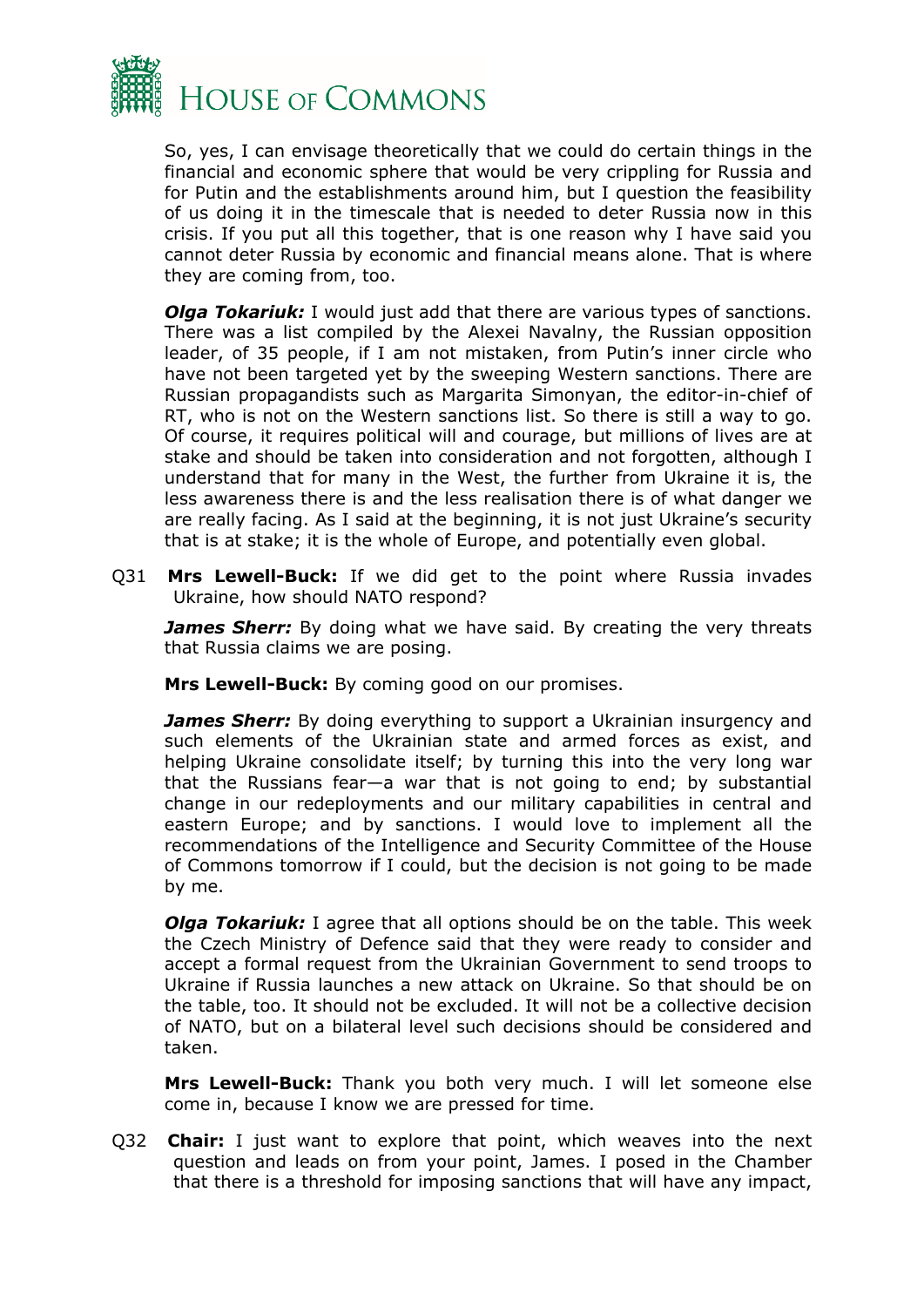

given the differences in the West. We are now waking up to the sheer scale of the impact of an invasion of Ukraine, which will ripple way beyond Ukraine itself. That is what we are seeing with security and economic consequences right across Europe, and gas prices affected, rippling right to the UK. Grain is another issue, which I didn't appreciate. Ukraine produces a phenomenal amount of grain that is exported across Africa and Asia. That would be interrupted, too. All these things are pointing to Western Governments now taking a far greater interest, rather than just saying, "This is a bit of Ukraine—somewhere else. I don't need to worry about it." With all that in mind, could we not cut to the chase here and prevent Russia from invading—causing all the knock-on consequences—by actually advancing some NATO hardware into Ukraine before an invasion takes place?

*James Sherr:* I don't think we can do anything to prevent it. We can more effectively deter it and persuade the Russians that we mean what we say. It's not enough to say these things; we have to start doing them. It's not enough to talk deterrence; we have to do deterrence. As I said, fortunately some of these steps are being taken, and the expedited weapons deliveries are just one. I myself hope that there are American and some British special forces in Ukraine, and Canadians as well. It has to be seen that we are willing to raise our game and accept a level of risk that the Russians have accepted for some time. But these things don't prevent war; they give an adversary more reason not to start one. Nobody starts a war in the belief that he is going to lose it-

Q33 **Chair:** Okay, but the debate right now is: what do we do? If you can't do sanctions, can you advance—should it be dismissed? For example, a couple of senior US generals did advocate the case that 15,000 NATO personnel, placed in Ukraine and able to call in extra assets if required, would be enough for Putin to think twice about invasion. That is opposed to what we are doing at the moment, which is saying, "Don't invade; otherwise there will be consequences," while knowing that there are limits on what we can actually do to retaliate after an invasion has taken place.

*James Sherr:* I think that is going to remain an armchair suggestion, I'm afraid.

**Chair:** I don't disagree with that. Richard, did you want to come in?

Q34 **Richard Drax:** James, a very quick one. A full-scale invasion occurs. The most appalling bloodshed and loss of life happens, inevitably. The West, NATO—do we sit and watch while it all happens?

*James Sherr:* Let me cite another parallel. In 1968, as you know, the Prague spring was crushed in Czechoslovakia. Most people forget that at the same time the Soviets were fully mobilised to go into Romania. At just that point, Lyndon Johnson, President Johnson, gave a speech and he said to Brezhnev, "Do not unleash the dogs of war." Nobody asked him what he meant. No one asked him, "Does it mean troops? Does it mean this? Does it mean that?" It defused the Romanian crisis. I have felt and said for a long time that it would have introduced a necessary element of clarity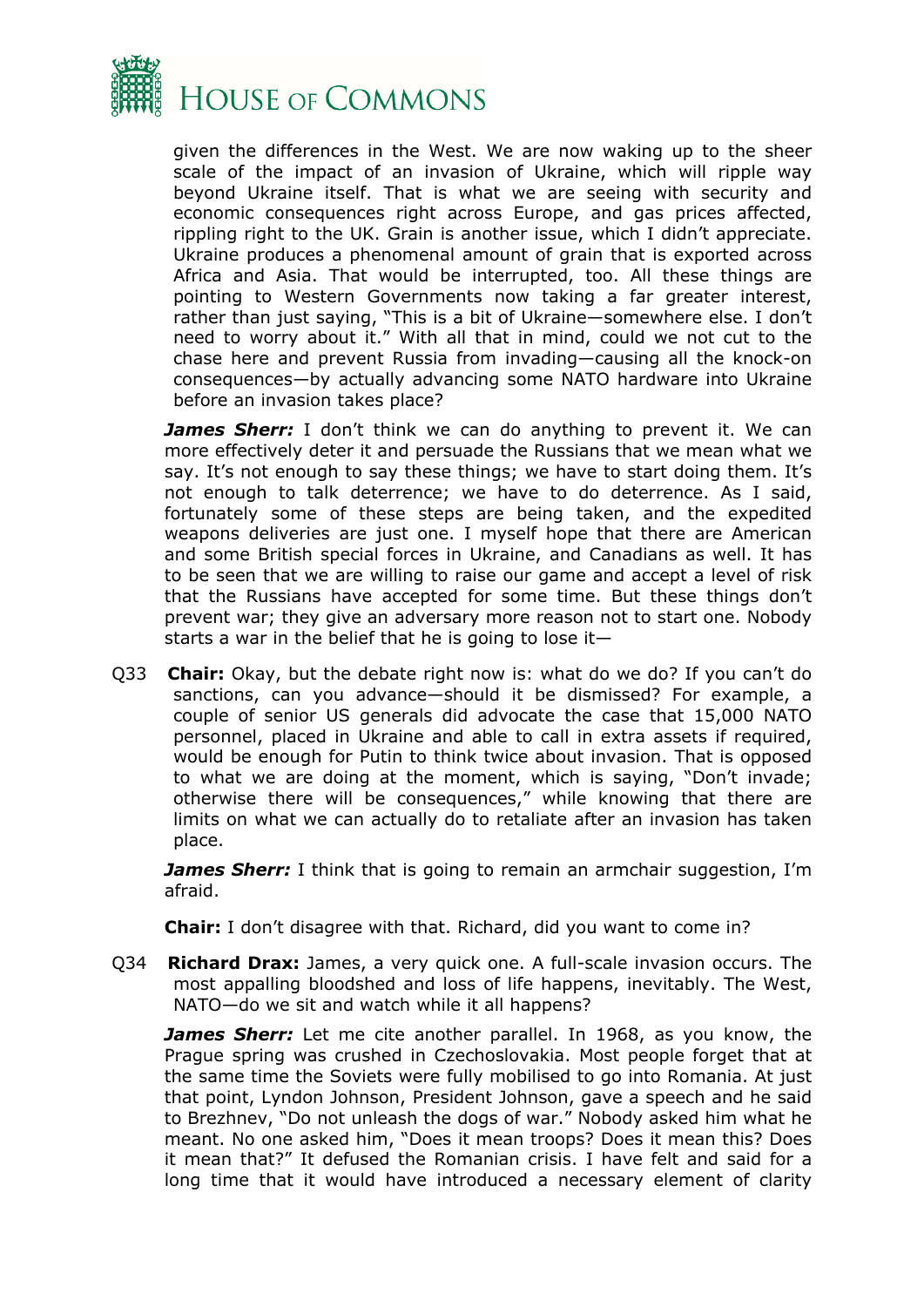

here had President Biden said, "The United States will not agree to sit idly by and watch the Ukrainian state destroyed." And how can you not say that? If you say, "Under no circumstances will we do x, y and z," you're giving a green light, if necessary, to turning Kyiv into a second Aleppo. And if we say then, "Oh, now we're going to do something"—well, great. The point was to have prevented it from happening in the first place.

**Chair:** Exactly. We have to move on to two final questions. Over to Gavin.

Q35 **Gavin Robinson:** Olga, perhaps I could ask you this. There has been an awful lot of talk about Ukraine—between allies and between allies and Russia. It seems that the only discussions that involved Ukraine itself were held at the OSCE, and Russia has now dismissed that as a forum. What is your view on Ukraine's direct involvement should there be any future dialogue that involves or invokes issues about its own security?

*Olga Tokariuk:* You mean direct negotiations between Ukraine and Russia?

**Gavin Robinson:** Well, at least where it has a seat at the table.

*Olga Tokariuk:* That is what President Zelensky suggested. He said several times that he was open to having a meeting with President Putin. But I think that is not a good idea, for several reasons. First, Putin doesn't need it; he doesn't want it. He indicated he is not interested in talking with Ukraine, because he doesn't see Ukraine as an agent in itself. He sees it as deprived of its sovereignty and agency, and he wants to negotiate with the big powers—with the US, first of all. So, Putin is not interested.

The second reason why this is not a good idea is that it is very unlikely that Zelensky will be able to outsmart and outplay the former KGB agent at a one-on-one meeting. While all options should be tested, I do not think this is the best way to go. Any negotiations with Russia should happen in the presence of Ukraine's strongest allies.

The Normandy Format, with Germany and France, is virtually dead, and Russia has signalled that it has no interest in engaging in it. Although there are some attempts by President Macron to revive it, I am not sure that they can succeed. Maybe another format, including the US and the UK, could work better, but that is an open question.

I wanted to add to something James previously said, about what can prevent or deter a Russian air attack. What has been happening in the last week, with all the military assistance coming into Ukraine, should continue. That is something that could change Russia's calculus in terms of costs, especially if something that has not yet been considered, such as missile defence to Ukraine, is taken into consideration and discussed.

Some Ukrainian military experts say that these systems can be installed in Ukrainian territory temporarily, not for a long period of time, in order to send a signal to Russia. Without the ability to have superiority in the air, Russia's options would be more limited than they are now. So, that is one option. Another option is to send some military personnel to Ukraine from